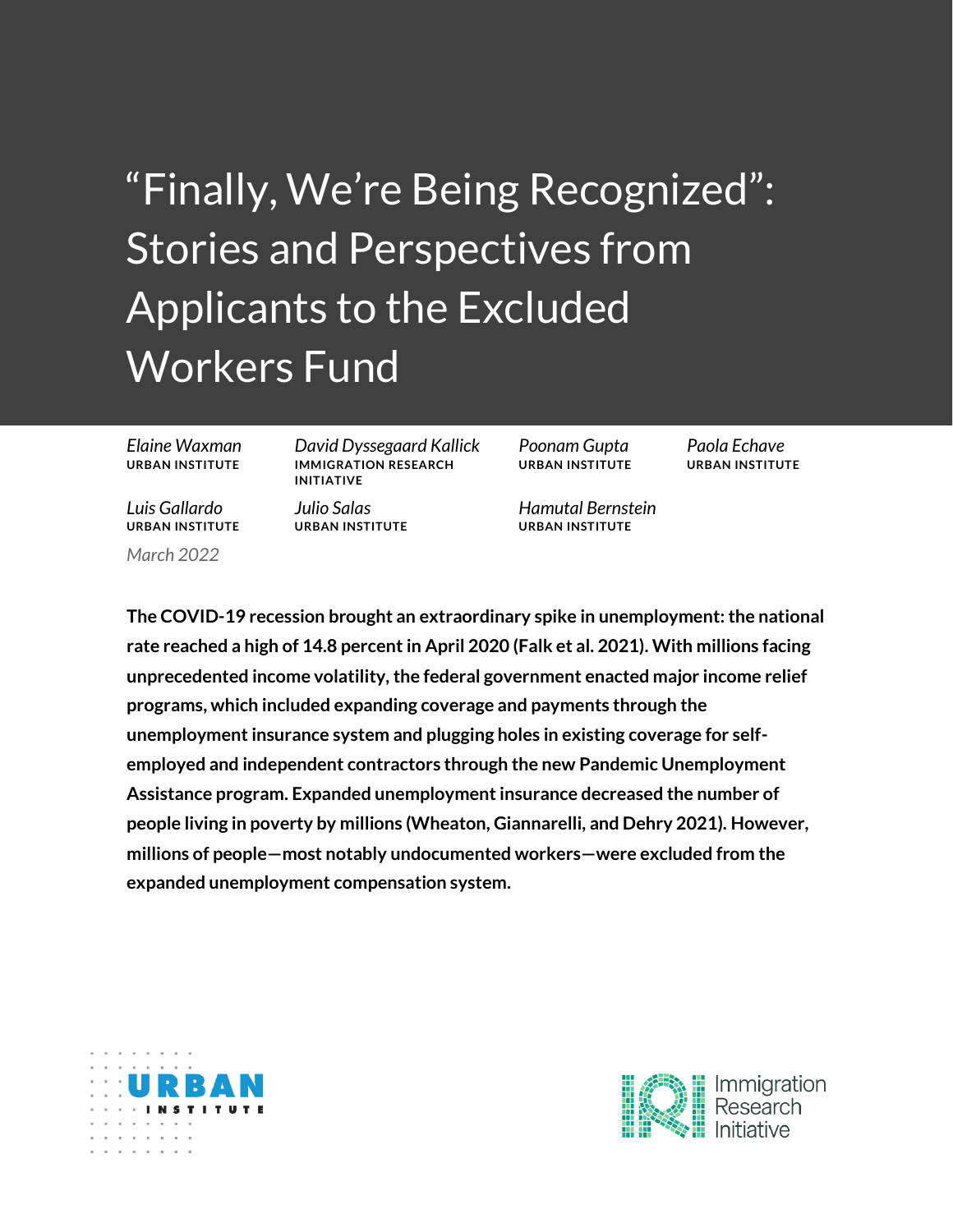Several states and localities, as well as some private foundations, developed programs to address this gap. The most extensive by a wide margin is the New York State Excluded Workers Fund (EWF), passed as part of the state budget in April 2021. New York was the only state in the country in which undocumented and other excluded workers received unemployment compensation that roughly equaled the amount the standard unemployed labor force received. Between August and October 2021, 130,000 New York workers qualified for one-time payments of \$15,600. The funds exhausted faster than anticipated, showing the extent of the need, and an ongoing campaign is urging the state to replenish the fund with an additional \$3 billion (NYS DOL 2021).

In a departure from past recessions, immigrants faced disproportionately higher jobless rates throughout the pandemic (Kallick 2022). The economic fallout has been particularly intense for immigrant workers, especially those who are undocumented, because they were concentrated in jobs most affected by the pandemic. Immigrants were disproportionately more likely to have in-person jobs with the highest levels of layoffs in the recession, such as hotel and restaurant workers, retail sales and support (Gould and Kassa 2021), and personal care services such as nail salons. These jobs also typically had low wages and few or no benefits. Undocumented workers are also disproportionately more likely to be in jobs newly recognized as "essential" work (Kerwin and Warren 2020), such as grocery clerks, home health aides, and delivery service workers, which carried a high risk of COVID-19 exposure.

To learn more about the impacts of the fund on families and communities, we conducted nine interviews with community-based organizations that supported the application process and 15 interviews with fund applicants. We explored themes related to how people used the fund, the fund's implications for well-being, and who the fund missed.

The experiences reported here take on heightened importance as New York State considers replenishing this fund and as other states and localities consider implementation of similar programs. Our interviews show that workers who qualified but did not receive the payments continue to struggle with basic needs, such as housing and food for their families. For those who received the benefit, however, the fund provided a critical bridge over the worst of the pandemic recession and encouraged steps toward greater social inclusion and civic engagement for workers and their families.



## What Is the Excluded Workers Fund?

The EWF was set up in 2021 to provide financial relief to New York State (NYS) residents who lost work because of the COVID-19 pandemic and were ineligible for unemployment insurance or Pandemic Unemployment Assistance, most of whom

were undocumented workers. The fund began taking applications on August 1, 2021. By September 24, the NYS Department of Labor (DOL) announced that it could not guarantee that funds would be available for applications submitted after September 24. By November 1, three months after the fund's first day of accepting applications, the entire \$2.1 billion fund had been exhausted. In total, 130,000 New Yorkers were approved for EWF payments. Although the program envisioned two tiers of benefits, over 99 percent of people who received funds received tier 1 benefits of \$15,600 per person. The few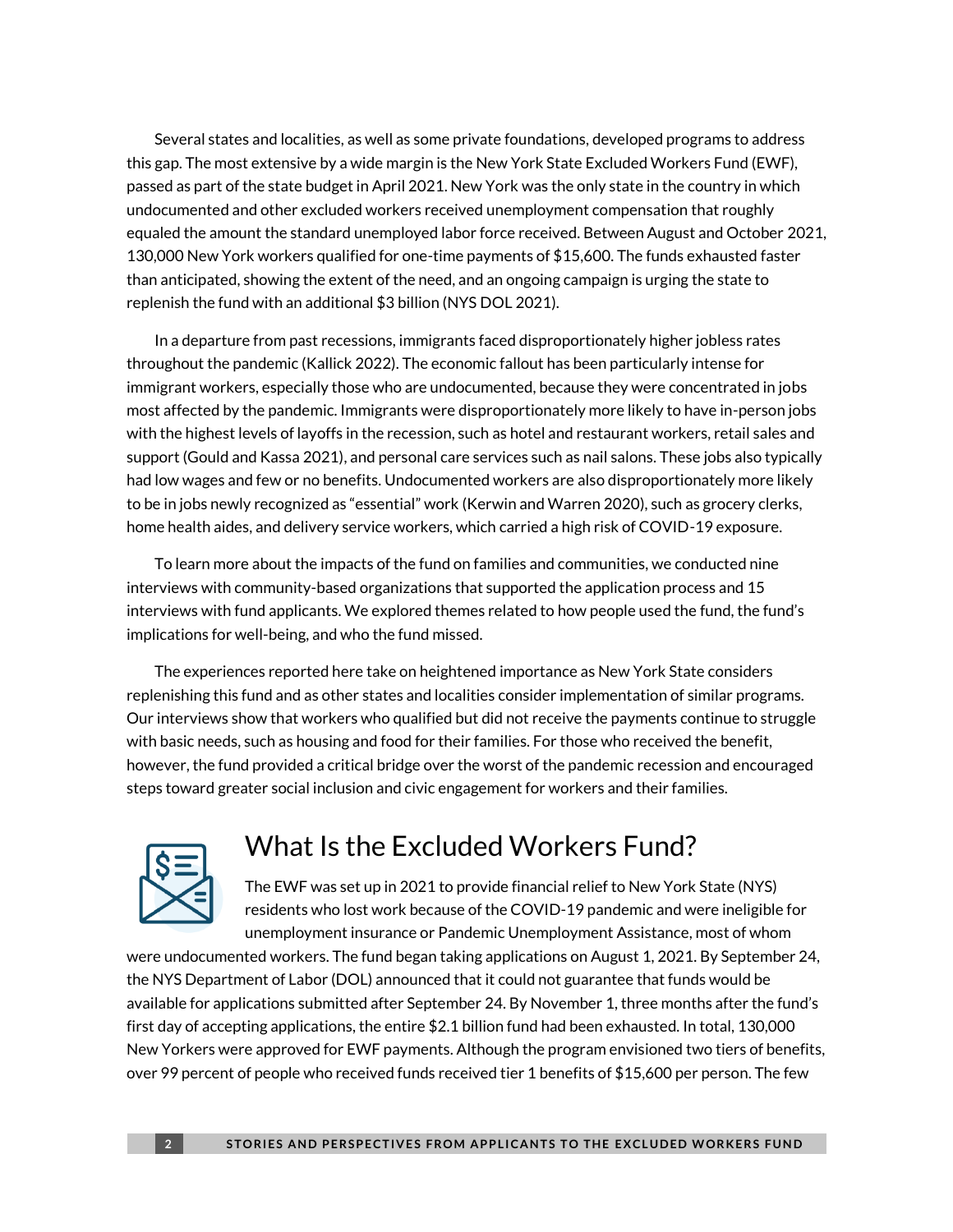tier 2 recipients were people lacking more rigorous evidence of their residency and work status, and they received \$3,200, the equivalent of what eligible individuals across the US received in three rounds of stimulus checks (NYS DOL 2021). In addition, families who lost a breadwinner because of a death or disability related to COVID-19 qualified for tier 1 benefits. In all, 1,787 qualified for benefits in this way, including 1,495 because of a COVID-19-related disability and 292 because of a COVID-19-related death.

Applications for the program were aided in many cases by community-based groups. To implement the fund, the NYS DOL granted \$16 million in total to 75 community-based groups, in grants ranging from \$50,000 to \$300,000. These groups—as well as local governments—publicized the fund and often helped people with the application process.

#### BOX 1

#### **How Did People Apply for the Excluded Workers Fund?**

Applicants were required to prove that they

■ lived in New York State before March 27, 2020, and continue to live in New York State;



- did not receive unemployment insurance or Pandemic Unemployment Assistance;
- earned less than \$26,208 in the 12 months prior to April 2021; and either
- lost at least 50 percent of weekly work-related earnings or household income during a period between February 23, 2020, and April 1, 2021; or
- lost income because a head of household (who contributed 50 percent or more to the household income) suffered from a COVID-19-related death or disability.

To apply, workers had to submit documents to prove identity, residency, and work eligibility; numerous options were accepted, each holding a specific point value. These requirements presented challenges for many in the target population to provide.

- **Proof of identity**: Applicants had to provide documents totaling four points; acceptable documents included a New York State driver license (four points), municipal ID card (four points), or a foreign-issued passport (three points).
- **Proof of residency:** Applicants had to provide documents showing their names and addresses within New York State.
- **Proof of work eligibility:** Applicants had to provide documents totaling five points for tier 1 and three points for tier 2; acceptable documents included tax filings, six weeks of pay stubs or wage statements, or letters from employers (each constituting five points).

**Source:** "Excluded Workers Fund FAQ," NYS DOL, last updated September 2021, [https://dol.ny.gov/system/files/documents/2021/11/ewf1-11-18-21.pdf.](https://dol.ny.gov/system/files/documents/2021/11/ewf1-11-18-21.pdf)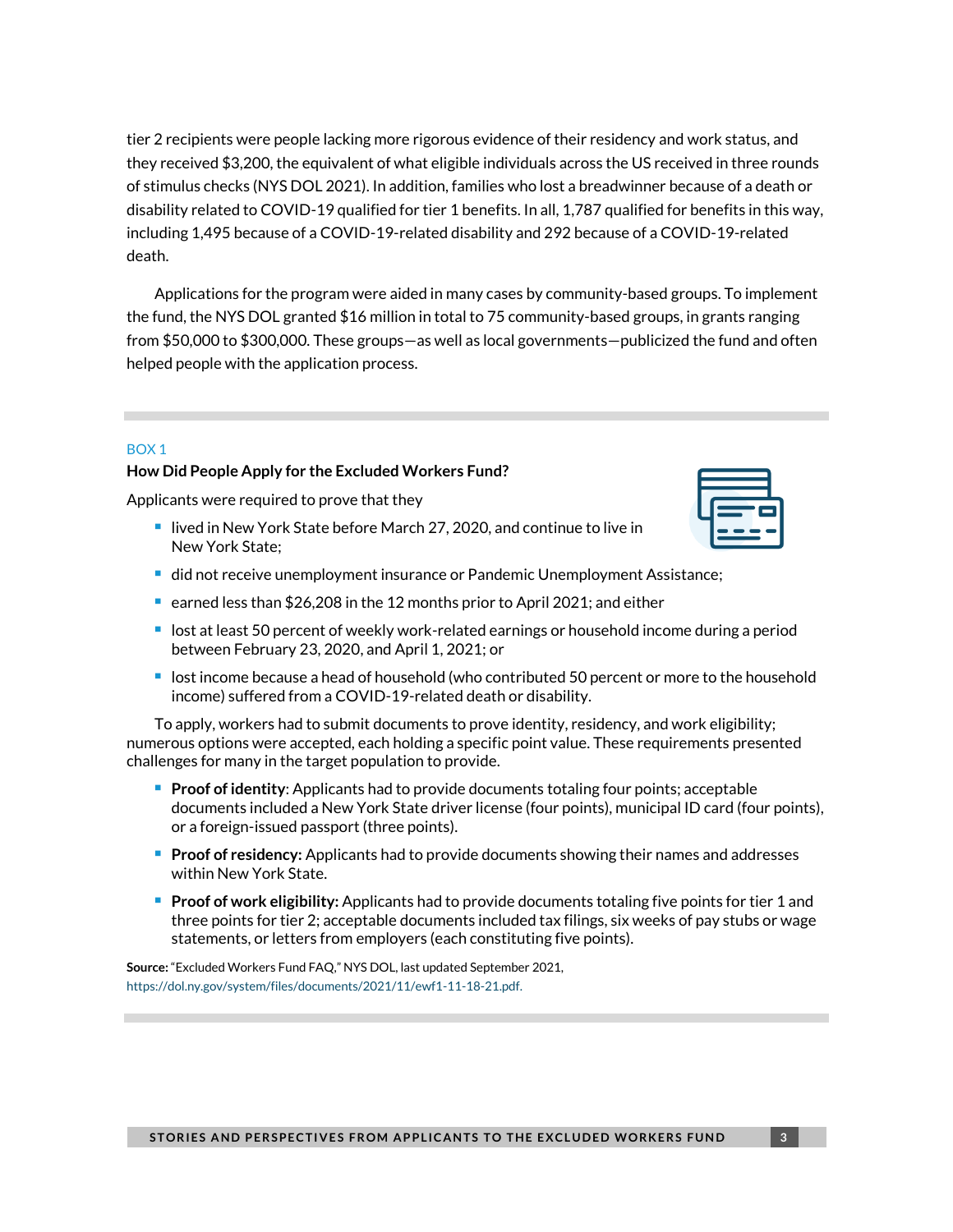Types of admissible proof for the fund applications were developed with sensitivity to the types of paperwork undocumented immigrants could provide, which evolved throughout the program through regular consultation between the NYS DOL and a range of community partners (see box 1 for required documentation). Some challenges remained throughout program: People who needed to get a foreign passport renewed had difficulty completing it quickly; this was an even larger challenge for immigrants in upstate areas far from the consulates. Providing rent documentation was difficult for people who were not the primary leaseholders and for those who were not named on electric bills, such as spouses or roommates. Nevertheless, 130,000 workers were approved for benefits in a short period, while other pandemic relief programs, such as New York's Emergency Rental Assistance Program, struggled with response time. $1$ 

### <span id="page-3-0"></span>Who Participated in the Interviews?

### **Interviews with Eligible Workers**

We conducted telephone interviews in January 2022 with workers who were identified by seven community-based organizations that provided EWF application support throughout NYS to a range of immigrant communities. The phone interviews were conducted in Spanish (10), Korean (2), English (2), and Bangla (1). Our interviewee sample consisted of 15 workers who applied for the EWF, 10 of whom received tier 1 benefits and 5 who did not receive benefits. In our sample, six of the interviewees' country of origin was Mexico. The remaining countries of origin included Senegal (1), Sierra Leone (1), Korea (2), El Salvador (1), Honduras (1), Bangladesh (1), Ecuador (1), and the Dominican Republic (1). Four of our interviewees worked in the cleaning services industry, followed by street vending (3), personal care services (3), retail work (2), construction (1), farm work (1), and restaurant services (1). All lacked work authorization at the time they applied to the fund, but at least one has received authorization since that time. Interviewees have lived in the US for an average of 13 years. Twelve were women and three were men. Thirteen were parents that either lived with their children in New York or supported their children back in their home country.

#### **Interviews with Community-Based Organizations**

We also conducted interviews with staff members from nine community-based organizations in New York in December 2021 and January 2022. These organizations served a variety of populations in New York, including street vendors, African immigrants, South Asian immigrants, Korean immigrants, and Hispanic/Latinx immigrants. We also spoke with organizations that served both upstate New York and New York City, as each area poses its own challenges. Many of these organizations were directly involved in advocating for the passage of the EWF, and the majority received funding from the NYS DOL to then assist with outreach to workers and application assistance. This research is part of a larger evaluation of the EWF, and a later report will detail further results from a survey of workers on the impacts of the fund.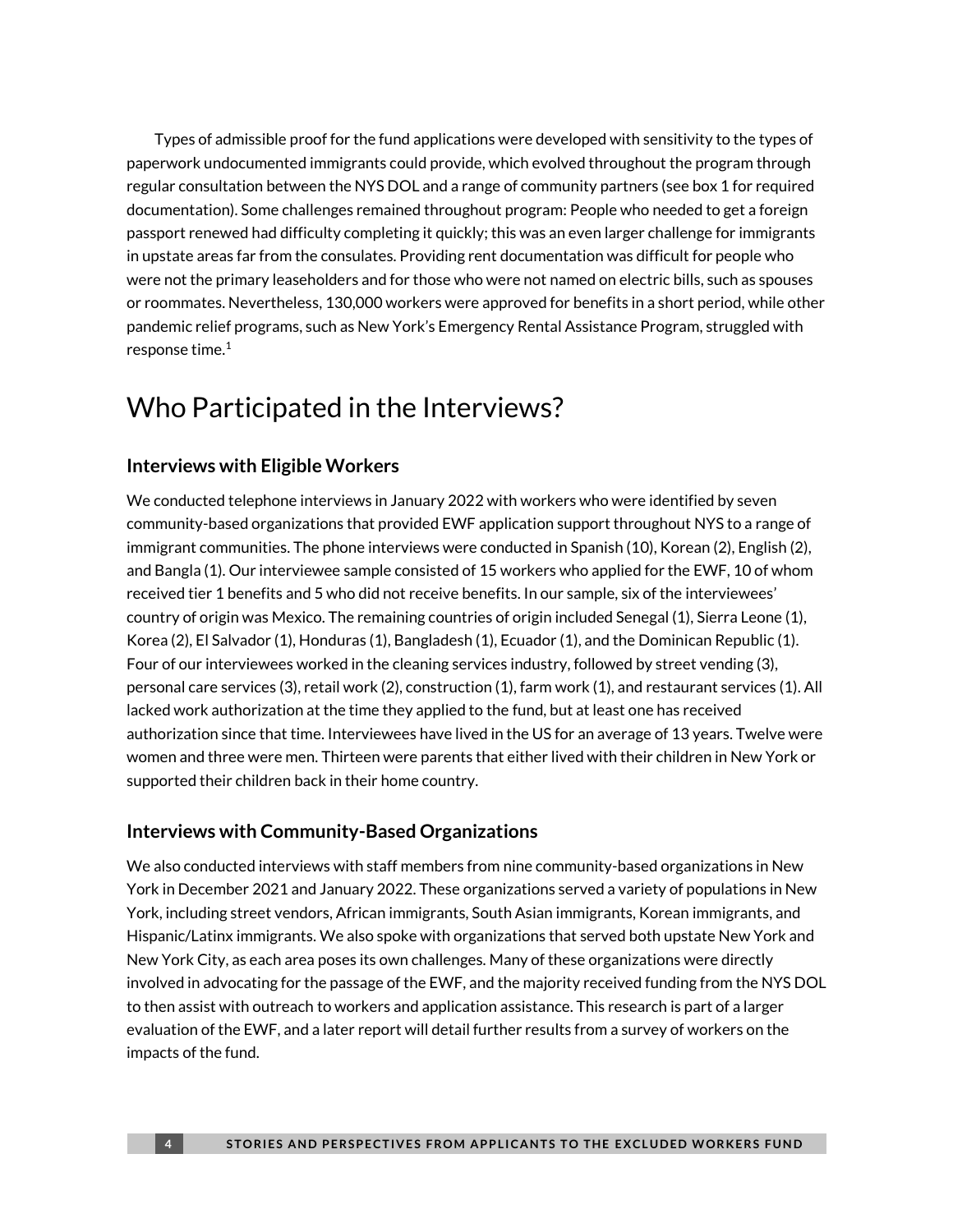# What Was the Economic and Social Impact of the Excluded Workers Fund?

Our interviews document how the 2021 EWF impacted workers and their families as well as their broader community. We found the fund helped workers make ends meet during a period of severe job loss. Recipients could pay back rent and other bills, repay debt incurred during the pandemic, and stabilize their housing. The fund improved local economies as people invested in local businesses and spent money in local shops, and it provided an impetus toward greater social inclusion for people who are often excluded.

### **Helping Make Ends Meet through the Pandemic and a Period of Severe Job Loss**

For New York's excluded workers, the fund provided the kind of social insurance that other New Yorkers receive through unemployment benefits: compensation for lost work. As a result, people who received the payment could meet their families' most basic needs. It also meant workers could avoid dangerous or abusive situations at work or at home, helping to maintain community and workplace standards.



#### **PAYING FOR BASIC NEEDS**

As a worker for a cleaning service whose hours plummeted during the pandemic remarked, "That fund is very, very important. And it actually changed the life of many people that benefited from it at the time they needed it most." Another worker, the sole earner for her family, summed up the fund's importance: "It was the lifesaver of

my little household.…It helped us get out of the hole we were in."

Street vendors were among those whose work was profoundly affected by the early shutdowns because their income was solely dependent on customers being out and about in the city. In one family, both the husband and wife earned their living through street vending. The husband stated,

*Lamentablemente mi trabajo y la fuente de ingresos tanto de mi esposa como la mía provienen de la calle. El tema de la emergencia sanitaria nos mantuvo fuera de las calles en un inicio. No se sabía sin ciencia cierta acerca del virus y la capacidad de la transmisión, entonces todo eso nos sacó de las calles y fuimos consumiendo los pocos ahorros que teníamos. Salíamos a trabajar de vez en cuando; cuando nos permitían legalmente y eso nos afectó.…Fue un impacto no solamente económico, sino también fue un impacto psicológico.*

I work on the street [as a vendor], and like mine, my wife's income comes from there. We've been struggling because, in the beginning, we couldn't go out on the street to work because of the emergency health orders issued. Since no one really knew about the virus and how fast it spread, we were forced to stay home and used up our few savings**.…The impact was not only financial but psychological as well. It affected the whole family**.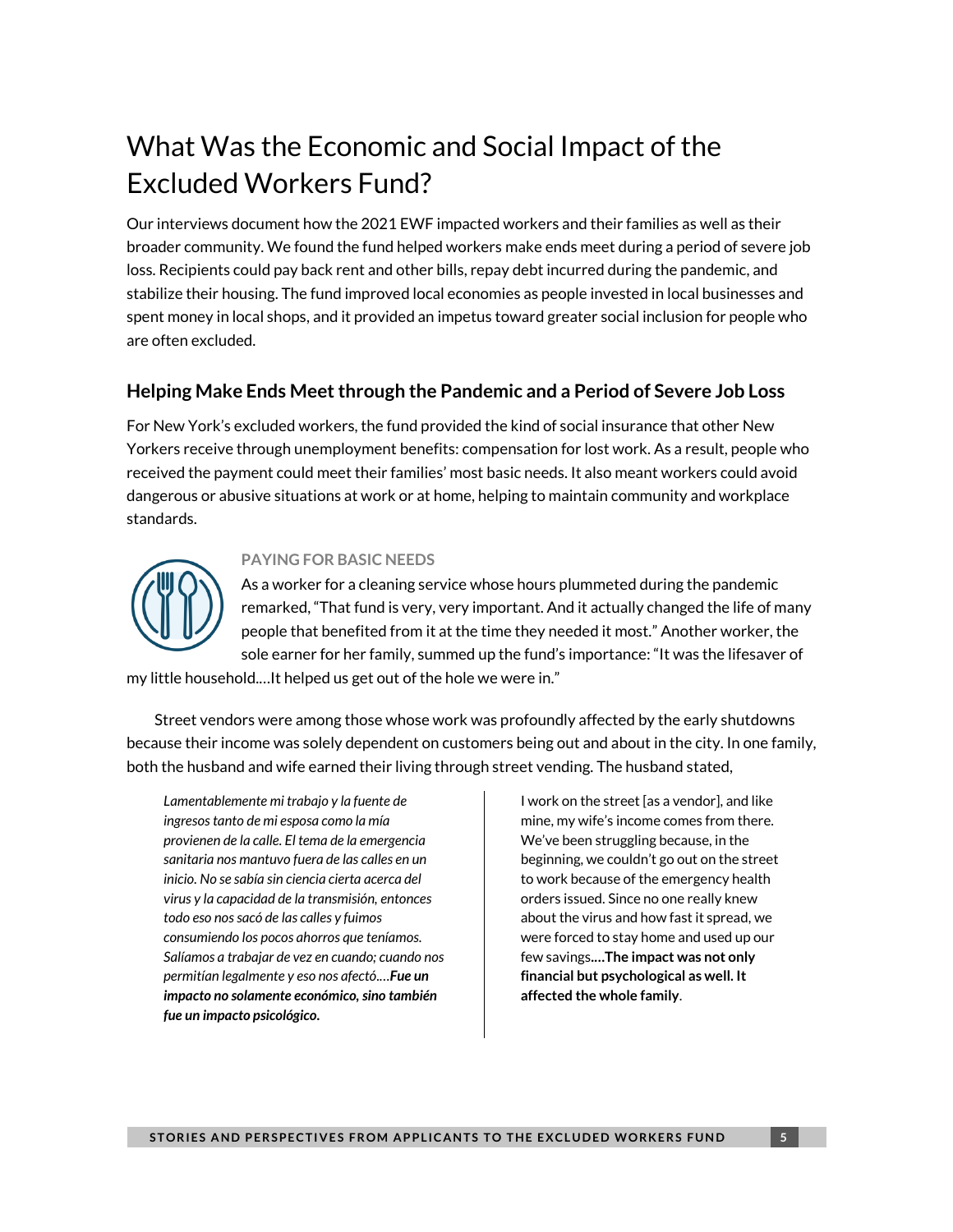Typically, self-employed workers, such as many street vendors, cannot receive unemployment insurance even if they have work authorization, but in 2021 the federally financed Pandemic Unemployment Assistance allowed self-employed people with work authorization to receive compensation for the sudden loss of business. The EWF helped close the gap between self-employed immigrants without work authorization and citizens, green card holders, and others with work authorization.

Several interviewees reported struggling to cover basic needs before receiving an EWF payment. One worker who did not receive funding and was unable to find a job for some time after being ill from COVID-19 explained that she did not have money for food for herself and her daughter during that period.

정말 창피하고 말씀드리기가 부끄러운데 정말 냉장고에 하나도 없었어요

I'm ashamed to tell you, but I really didn't have anything in the refrigerator.

Another worker reported, "There's food, vitamins, and things I need and haven't had for some time because I can't afford them." This worker was also providing support to two children who were still in his country of origin, and he sometimes went without food himself so that he could cover their expenses.

Very few of the participants could use the fund for anything outside of necessities. As one community-based organization staff member said, "Fifteen thousand sounds like such a great number. Then, when they start paying every bill back, they're left with almost nothing. They're lucky if they're left with two thousand or one thousand or a couple hundred at least for them to actually spend it on themselves."

Many interviewees reported that as of early 2022 their work opportunities were still far from prepandemic levels. Fourteen of the 15 interviewed workers said they currently have reduced work or work hours. For example, personal care service workers reported having fewer hours because demand for services has decreased, with one worker explaining that they could currently work only two days a week, down from five days a week before the pandemic. The one-time EWF payments provided significant help to those who received them and who have often had to stretch their money further than anticipated.

Interviewed workers did not report the funds affecting their overall choices about work effort. Staff at community-based groups echoed that observation. As one community-based organization staff member put it: "Our community has very hardworking people and if they miss one day of work, they feel so bad, so receiving this money was definitely not going to stop them from continuing working…it's temporary and it's going to be out sooner or later. They just have to keep going." Another partner noted that the fund "just helps [the workers] sleep a little bit better because they save for a few months, but they can't stop earning. It's a lot of money, don't get me wrong, but it goes fast."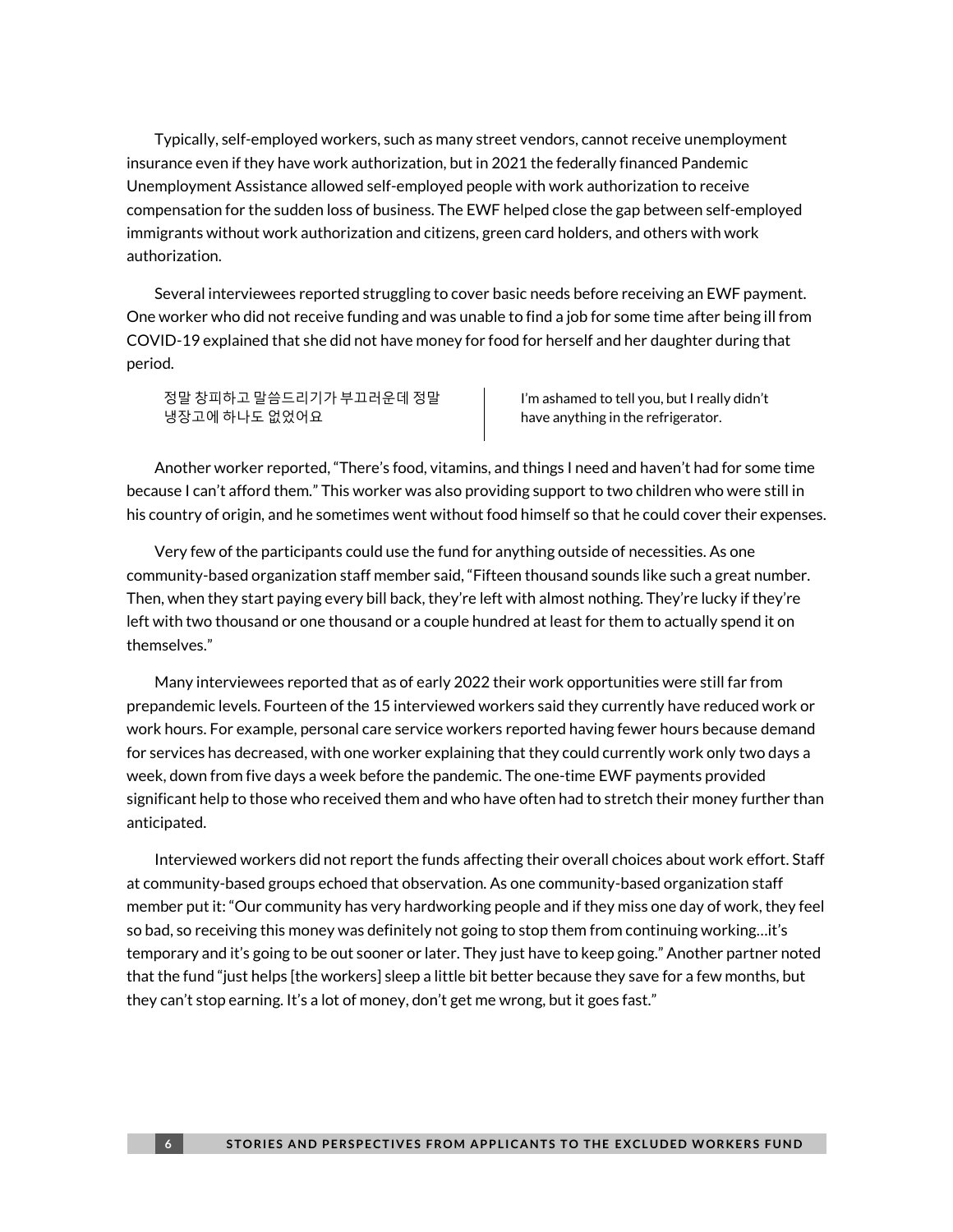

#### **BALANCING CHILD CARE AND WORK RESPONSIBILITIES**

Like millions of working parents across the country, many of the interviewees struggled to balance their work schedule with child care responsibilities, particularly when schools closed, day care centers shut down, or children had to be kept home because of frequent COVID-19 quarantines. Often, the challenges of managing

COVID-19 risks for children spilled over into parents' work lives. One mother, a farmworker, explained, "It's harder to work with the virus because they send me to quarantine all the time because of my three children. They say they've been exposed, so sometimes I only work two weeks out of the month, sometimes only one."

A domestic worker whose child has special needs explained how she stayed home to care for her son when pandemic quarantines kept him at home. This made some of her employers angry.

*Cerraron por una semana. Entonces, la señora a la que yo le limpiaba se enojó y me dijo que no; que yo estaba jugando mucho. Yo le dije que no es mi culpa porque a veces el niño no va a la escuela y como el niño es especial, yo no lo puedo dejar con nadie, no lo dejo con nadie…Me sentía mal porque yo siempre he trabajado desde que yo he llegado aquí, he trabajado. De repente quedarme en la casa me hacía sentir mal, pero yo dije "no, lo más importante es el niño, su salud, su bienestar emocional." Gracias a Dios lo disfruto porque él se está casi nivelando igual que otros niños y los doctores dicen: "tú lo estas cuidando bien y estas hacienda un buen trabajo.*

They closed the school for a week, so the lady I used to do cleaning for got angry at me and said that I was playing a lot of games. I told her it wasn't my fault because sometimes my son doesn't go to school, and since he has special needs, I can't leave him with anybody else…I felt bad for having to stay home, but I would think, "No, my son is what matters, his health, his emotional wellbeing." That has given me results because he is catching up to other children. The doctors tell me that it's because I am taking good care of him and I am doing a good job.

#### **INVESTING IN CHILDREN AND EDUCATION**

Buying essentials for children was a recurrent theme among interviewees. One worker described using the funds to buy her children clothing and shoes. A staff member at a community-based group noted how important the fund has been to stabilizing people's lives. One of the people her group assisted could buy a bed for their child.

I can't tell you how many families I've met who this [the fund] has just gone back to their children or to their families, and [parents stated]—"If I [hadn't] had the fund, I wouldn't have been able to keep my child. If I [hadn't] had the fund, my kid would not have gone back to school.

Using the money to cover educational expenses was another recurrent theme. A staff member at a community-based group reported assisting a worker who said the funds enabled her to purchase a computer tablet for her children to use when schools suddenly shifted to remote learning, noting that the public school system did not have enough devices to serve all children who needed them. Another community-based organization staff member relayed the story of a worker who said the funds allowed her to keep her son in college. "She was almost crying because she told me one of her kids…was going to college and now with this, the COVID and everything, the money that she had in savings, she had to use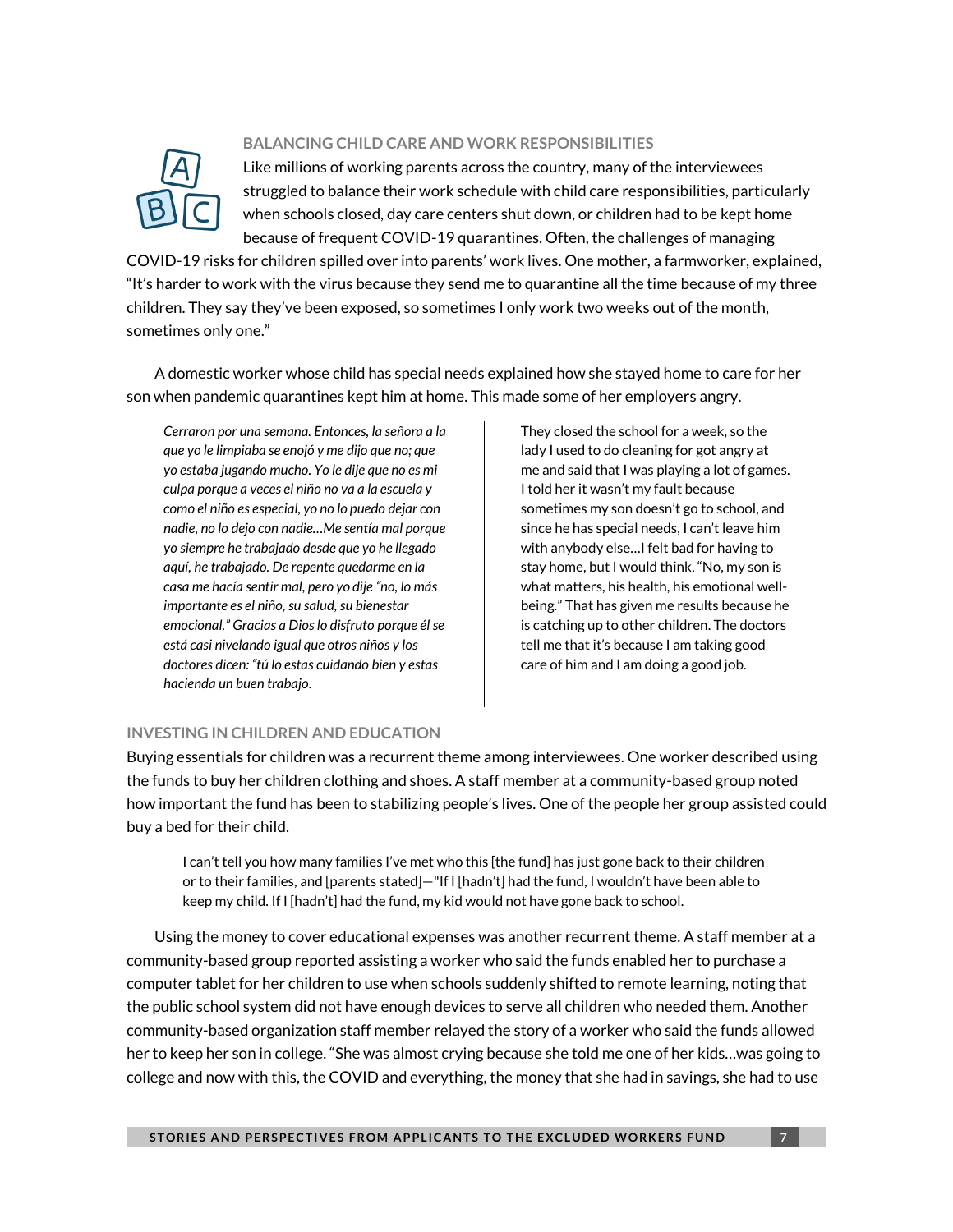it in order to survive…she was so happy that she could continue providing this education for her son, and it was just amazing." An outreach worker at yet another community-based organization reported that a worker cried upon receipt of the funds because he could finally pay overdue school tuition fees for his children who were still living in the country he came from.



### **Paying Accumulated Bills and Climbing Out of Debt**

#### **PAYING BACK OVERDUE RENT AND BILLS**

<span id="page-7-2"></span><span id="page-7-1"></span><span id="page-7-0"></span>The economic downturn of the pandemic began in New York with a thunderclap in March 2020. The first EWF payments came a year and a half later in September 2021.

As a result, New Yorkers who were out of work but not eligible for unemployment insurance or Pandemic Unemployment Assistance often found themselves behind on rent and utility bills.

When workers received payment from the fund, paying back rent was one of first things they did one of the most important uses of the fund. This was true despite the existence of a NYS Emergency Rental Assistance Progra[m](#page-16-1) $^2$  that was intended to help cover rent for those in dire need, including undocumented immigrants; the program fell far short of its goals in funding and implementation. $^3$  $^3$  A separate measure, a statewide moratorium on evictions, helped many people stay in their homes temporarily, but when the moratorium ended, unpaid rent was due.<sup>[4](#page-16-3)</sup>

All of the workers interviewed who received payment from the fund reported using funds for housing and rent, and all interviewed staff of community-based organizations reported their members used the funds for these purposes. One working mother of two children reported having fallen behind on rent with only one income to support the household; she reported owing four months of rent and \$4,000 in electricity bills.

In some cases, the fund not only allowed families to catch up on past-due rent, it also helped them seek better housing stability for the future. A community-based group staff member working with street vendors reported that some of its members were using the funds to move to a preferred neighborhood and stated,

A lot of people had been living in areas where they felt unsafe, not just because of domestic violence but because of violence in the area. They wanted to use that money to remove themselves from that position and getting themselves somewhere better to live in. This money would be a leeway towards them being able to afford the move.

A mother who worked in personal care services, which were shut down in the early months of the pandemic, used the money to secure an apartment with more space. While schools were closed, she found herself needing to supervise remote learning for five children, which was nearly impossible in their small one-bedroom apartment. Sometimes, her kids would sit in the stairwell of their apartment building to attend remote classes because it was too difficult for everyone to participate in online learning in such a small space. After receiving the EWF payment, she put down a deposit on a threebedroom apartment and moved her family to a new location. She described the move as "life changing."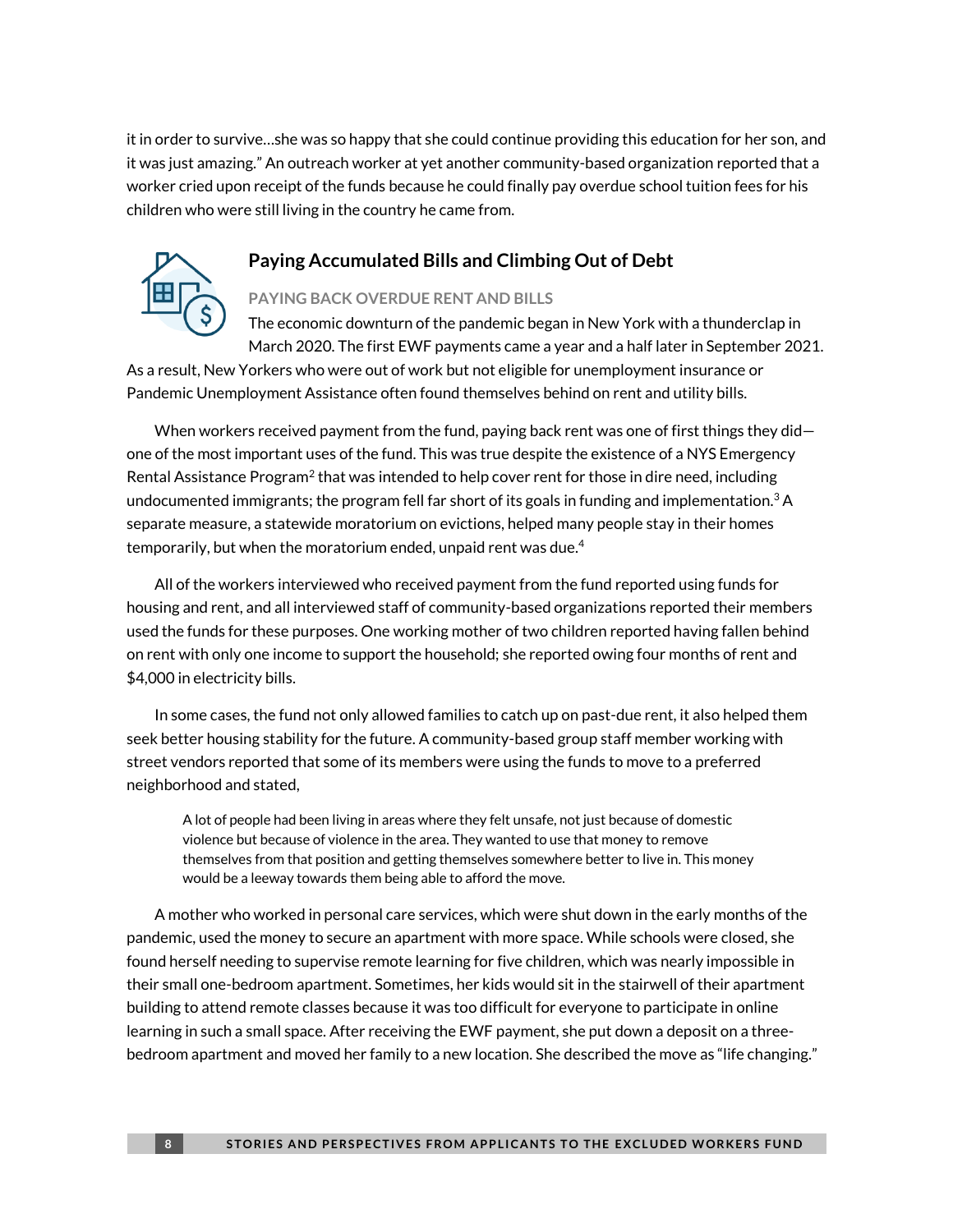As a mother…you want to see your kids free and happy and have space. In one tiny one-bedroom, there was no space…I'm so grateful, in my case, to see the smile on their face.…They have their space and everybody's good. It's a happy life. That's what every parent [is] wishing for, for their kids.

Staff members at community-based groups also reported that some workers hoped to use the funds to put a down payment on a home purchase, especially those who lived outside of New York City, where home ownership might be in reach. One staff member at a community-based group in upstate New York noted that workers saw home ownership as a "cornerstone of the American dream."

In one case, the fund served as a lifeline when a worker's basement apartment was flooded during Hurricane Ida."Water filled our house up to my eyebrows as I stood. Everything was wet exceptfor the ceiling, so I just wore clothes and ran away from the house." This interviewed worker used her EWF funds to move to a new apartment, covering rent, moving expenses, and replacements of most of her basic belongings, including her phone, computer, kitchen appliances, bedding, and clothes—90 percent of which she reported had been destroyed in the flood. The funds were particularly critical because her landlord would not return her security deposit, and she felt unable to take further action to recover it. She was also worried about getting the landlord in trouble for renting the room to an undocumented person, so she declined to seek natural disaster assistance that was available from the Red Cross.

Some workers were drastically behind on utility bill payments. One staff member at a communitybased group reported they had seen some workers that owed between \$3,000 and \$5,000 in utility bills. Another interviewed worker described how she "owed money everywhere" and ended up with a debt of \$2,000 in electric bills alone. She reported an inability to access assistance, stating, "The problem was I couldn't apply for assistance with the electric bill. I would receive bills stating they were disconnecting…I was always stressed, thinking that it would get disconnected." When she received the fund, she used it to pay the rent, electric bills, and other overdue charges.

#### **PAYING BACK BORROWED OR LOANED MONEY**

Access to formal credit options is limited for undocumented immigrants, as with many low-wage workers, and many of the interviewees turned to personal networks to borrow money to survive. Paying back family and others was another key use of money from the EWF. Digging out of a hole of debt allowed families to start saving and making investments that would help their families toward a better future.

One single mother interviewed relied on a loan from a friend because she feared what would happen if she fell behind on rent payments with her landlord. This mother used her EWF payment to pay back her friend and to put toward future rent payments. Undocumented immigrants are often dependent on informal housing agreements with landlords and renters.<sup>[5](#page-16-4)</sup> Despite the eviction moratorium, one person interviewed reported being threatened with eviction, and several others reported feeling vulnerable and afraid about potential loss of housing. One worker reported having to move during the start of pandemic because they could not afford rent at their previous residence.

<span id="page-8-0"></span>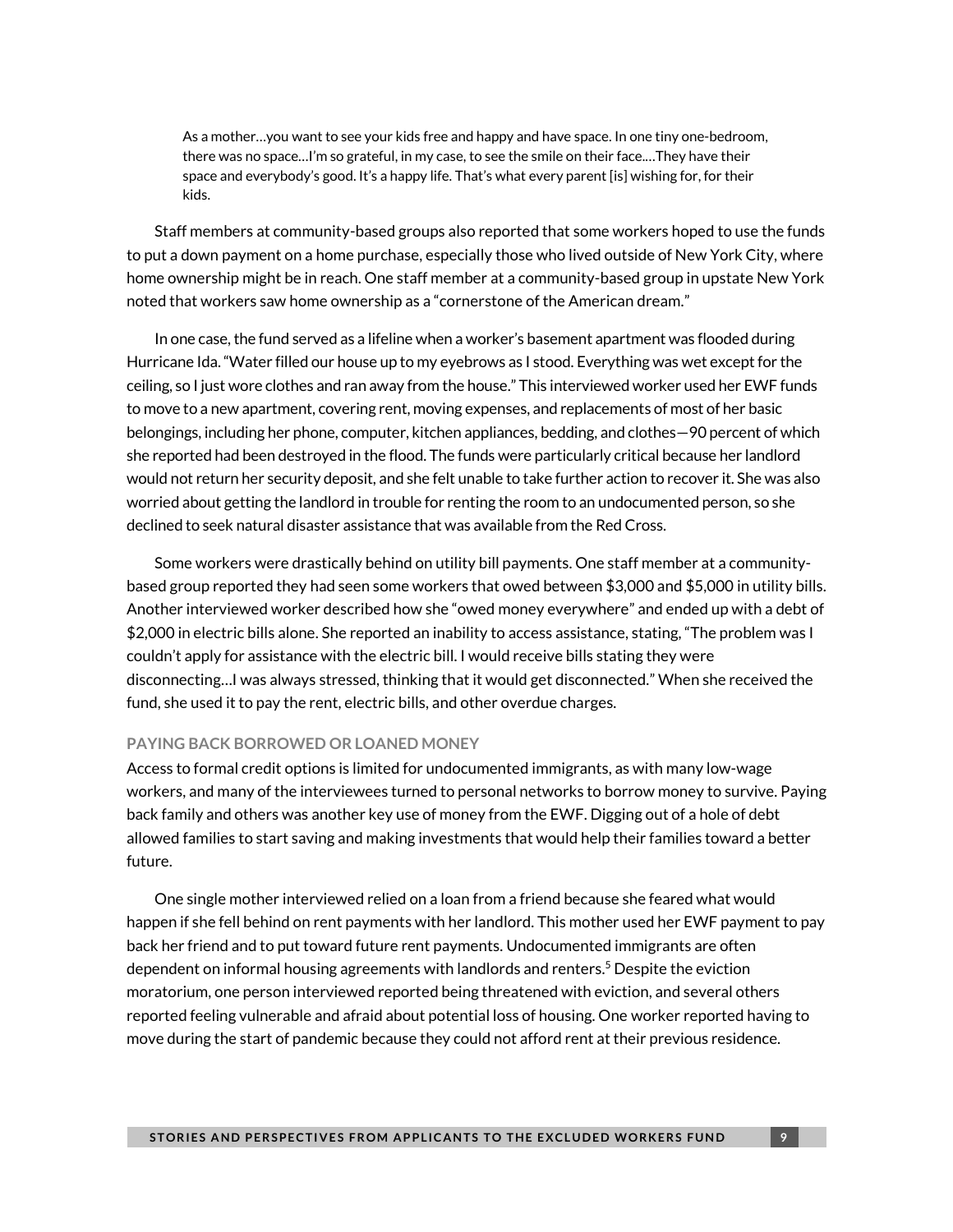A construction worker who went without work for several months borrowed money from family and friends to pay for food and daily living expenses. His roommates paid the rent, his debts piled up, and he remarked that he had to "bear the burden of debt" for a long time. He used almost the entire fund payment to make good on his debts, which "relieved me of the tension." He continued, "this has benefited me a lot.…I have found peace of mind by repaying the loan."

A seasonal farm worker explained that she had to borrow money from friends to pay the rent before receiving the EWF payment. She was afraid of being evicted and did not want to endure that with her children. Upon receiving the payment, she stated, "I withdrew the money to pay the person that loaned it to me, and that way, I feel less stressed. I'm not thinking about that all the time, that I owe this much money, and that I have to pay it. The first thing I did was pay for that." She then reported saving the rest of the money for other uses, including paying for rent and other essentials, such as groceries and food, during December 2021 when she did not have work.



#### **TAKING CARE OF HEALTH AND PAYING FOR MEDICAL EXPENSES**

Staff at multiple community-based groups reported that the funds allowed some workers to pay for medical debt, medication costs, and health care services for both COVID-19 and non-COVID-19 conditions. A staff member at a community-based group working with Asian immigrants noted that many of its members were uninsured

and thus needed to use the funds to pay for medical expenses, including those of family members who ultimately were lost to COVID-19. Staff members knew of three families who had used the funds to pay for treatment for family members struggling with chronic illnesses. In an interview, a worker described using part of the funds to address other non-COVID-19 health issues, including paying for a biopsy and multiple appointments related to detecting precancerous condition.

Several workers lost work because they themselves contracted COVID-19. One interviewed worker was out of work for three weeks with the illness during the pandemic and had to make two trips to the hospital. He eventually returned to work against medical advice because he could not afford more time without pay. A staff member at a community-based group also reported that the funds were sometimes used to pay for funeral expenses, and we heard this in the interviews as well. A worker who got COVID-19 and was hospitalized, for instance, told us that during the same period her mother and brother who were living in her country of origin passed away, and the EWF payment allowed her to help cover the family's funeral expenses. In some cases, the health challenges continue; one worker has been struggling with long COVID for months now, although she continues to work because she is the family's sole provider. And although we did not interview anyone that received the fund because of a death or disability of the head of household, workers were eligible to receive funding for this reason.

The pandemic has taken a toll on both the physical and financial health of some workers. One of the workers who did not receive the fund described the dual challenge of illness and lost income: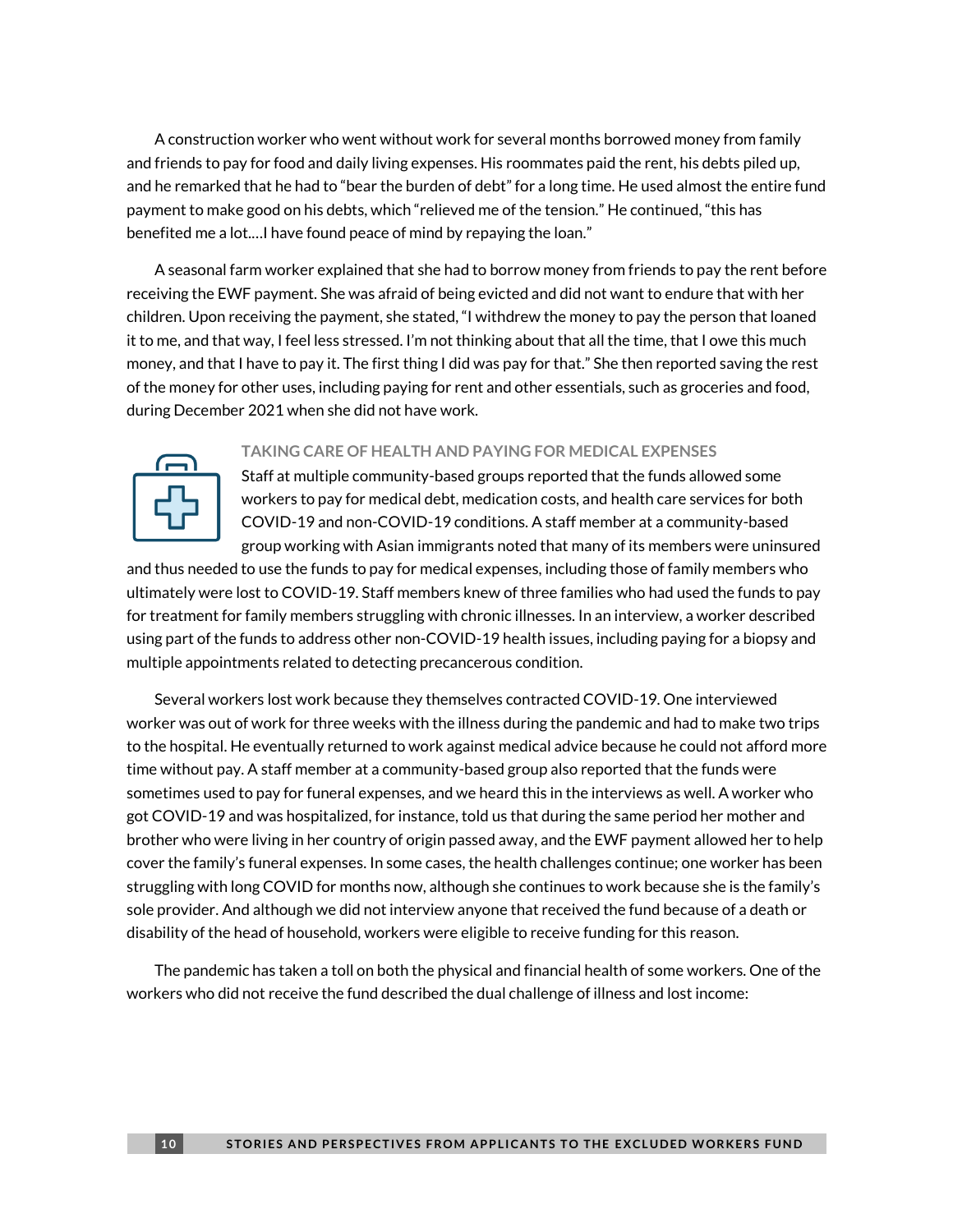*Nosotros estábamos enfermos. Mi esposo...él ya se estaba yendo para el otro lado…Entonces de ahí fue que nosotros quedamos debiendo la luz, el teléfono, la renta. No [sabía] de qué es lo que más uno se va a enfermar, de la enfermedad o de [las facturas] que [llegaban]. [Las facturas] nos llegaban y nos llegaban.*

We were sick. My husband…was almost passing to the other side.…That's when we started owing electricity, phone and rent. I [didn't] know what [was] going to make us sicker, the disease or the bills that arrived. The bills kept coming.

### **Improving Local Economies**

#### **STABILIZING AND EXPANDING EMPLOYMENT OPPORTUNITIES**

Workers also described how the funds helped them invest in their own future work. One personal care services worker described her ongoing struggle to survive during the pandemic, despite working seven days a week: "I haven't been able to save even once in two years." She described telling herself over and over "tomorrow will be better, tomorrow will be better." But for her and other workers, as the recession wore on, the hardships mounted. Workers and community-based organization staff members described how payments helped stabilize their situation, at least temporarily, so that they could begin planning for the future.

Those with small businesses, such as street vendors, saw the funds as a way to acquire merchandise that would help them grow their sales or weather periods with lean revenue. A staff member at a community-based group noted that some workers used the funds to purchase business licenses and to pay fines they had incurred for lacking required licenses and permits in the past (e.g., street vendors), and another community-based organization staff member that works with street vendors noted many wanted to use the funds to upgrade their carts or buy inventory for the winter. One worker who could not provide the required documentation to receive the funds said that he would have liked to use some of the money to take English classes.

For workers in more rural areas, access to a car can be critical to maintaining employment. One mother of two who lives in a rural area of upstate New York explained,

*Aquí prácticamente uno necesita un auto para moverse. Los trabajos quedan lejos y el supermercado está un poquito lejos…Entonces yo digo, ahorita que tengo esta oportunidad, voy a invertir en algo que me va a servir como una herramienta para hacer lo demás y poder levantarme.*

Here you need a car to get around. The jobs are far and the supermarket is a little far.…I decided to take advantage of this opportunity and invest in something that I will find useful to do what I need and keep going.

Her payment from the fund allowed her to piece together enough to buy a used car as a replacement for an old vehicle that was in very poor condition. She purchased "an old car with a lot of miles, but that's the only thing I qualified for. Thanks to God, I was able to get that car, so I could go to work and get around with my kids." A staff member at another community-based group in upstate New York reported that a worker they had assisted had previously had a vehicle stolen and was experiencing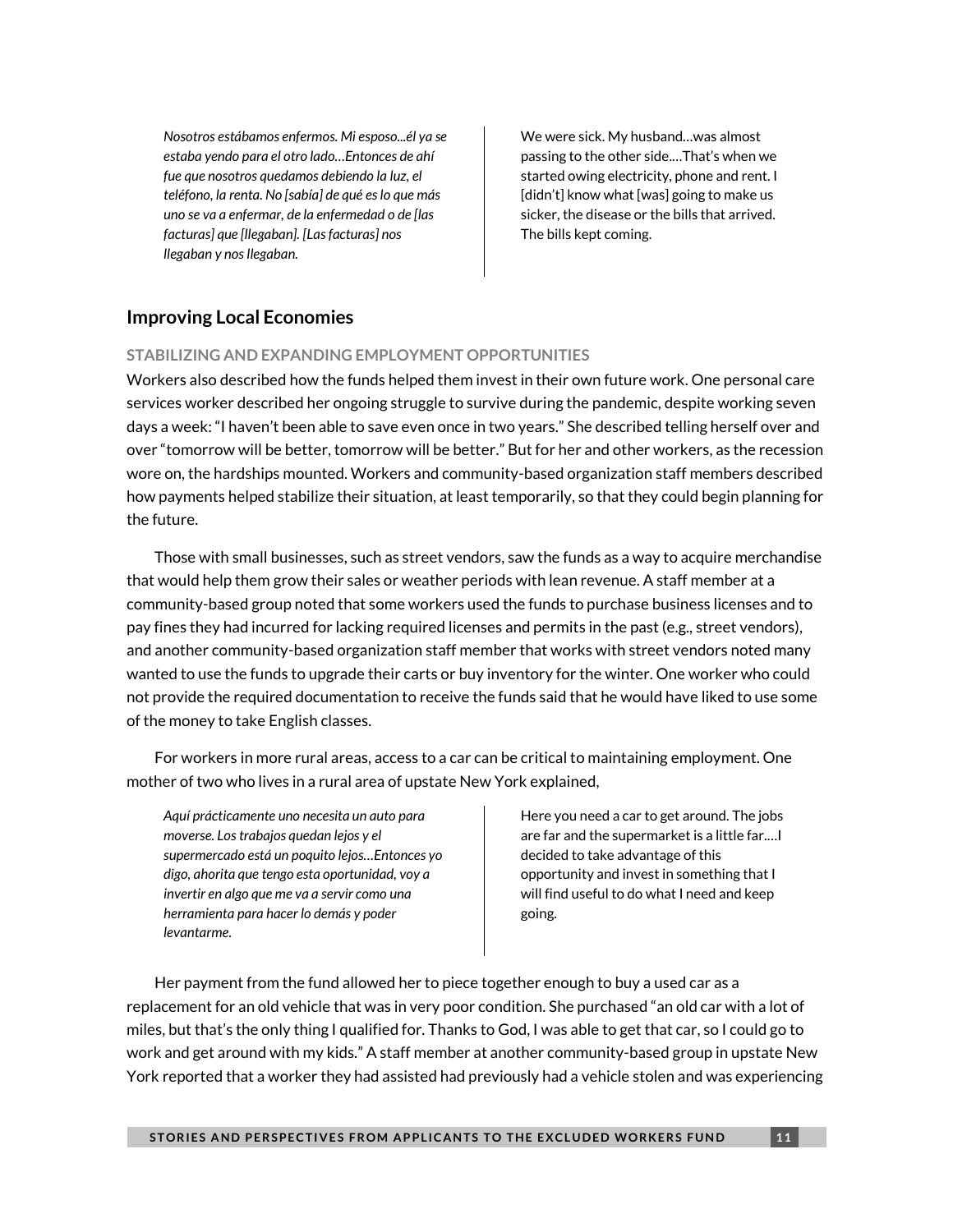homelessness as a result; the worker wanted to use the funds to replace the vehicle and "get back on his feet."



#### **CREATING LOCAL ECONOMIC STIMULUS**

Workers and staff at community-based groups talked about what the fund meant to individuals personally, but they also stressed the importance to others in their community and to the local economy. One staff member at a community-based group interviewed commented on the crucial role street vendors selling fruits and vegetables

play in the local economy: "Lots of people want to buy things, but they don't want to buy unnecessary things. I think that's a lot of the economy within the community. There's street vendors who are not necessarily providing extravagant foods, but they are providing produce at a much cheaper price." A street vendor we interviewed living with his wife and two children did not receive the funding but noted how important the payments were to the community of street vendors at large that face working in harsh conditions and with unstable incomes.

Some community-based organization staff members also commented on how this funding ultimately made its way back to the local economy. One staff member stated,

[The funds] went right back to the businesses that they support; taking out their families to eat; buying materials for school supplies; buying, again, furniture, beds, vehicles.

Another staff person at a community-based group commented on how workers prioritized buying things for their children, and how many workers "finally [had] some sense of security in going to a restaurant, which a lot of people were not able to do at all. It definitely stimulates the local economy."

In fact, the degree of economic stimulus to each region of NYS was estimated during the initial legislative debate about the program and became an important point of discussion on the fund's benefits for both individuals and communities during the recession. The funds ran out faster than expected, and as a result, the regions where workers were quickest to get applications in benefited the most. An analysis by Immigration Research Initiative showed that all regions of the state got a significant economic boost from the \$2 billion distributed through the fund, but that many regions lagged in terms of what they should have received based on the proportion of undocumented immigrants living there (Kallick 2022).



### **Moving from Eligibility Hesitancy to Recognition and Greater Social Inclusion**

One significant impact of the EWF is difficult to quantify but is often cited as among the most important to undocumented immigrants and other excluded workers: the

sense of being seen, included, and valued as a member of society, and having power and dignity. Many people were proud of their community and their state for initiating the EWF program. It also led many to take steps to apply for the funds and to further their social inclusion by obtaining an individual taxpayer identification number; filing tax returns; and applying for a NYS driver's license or state ID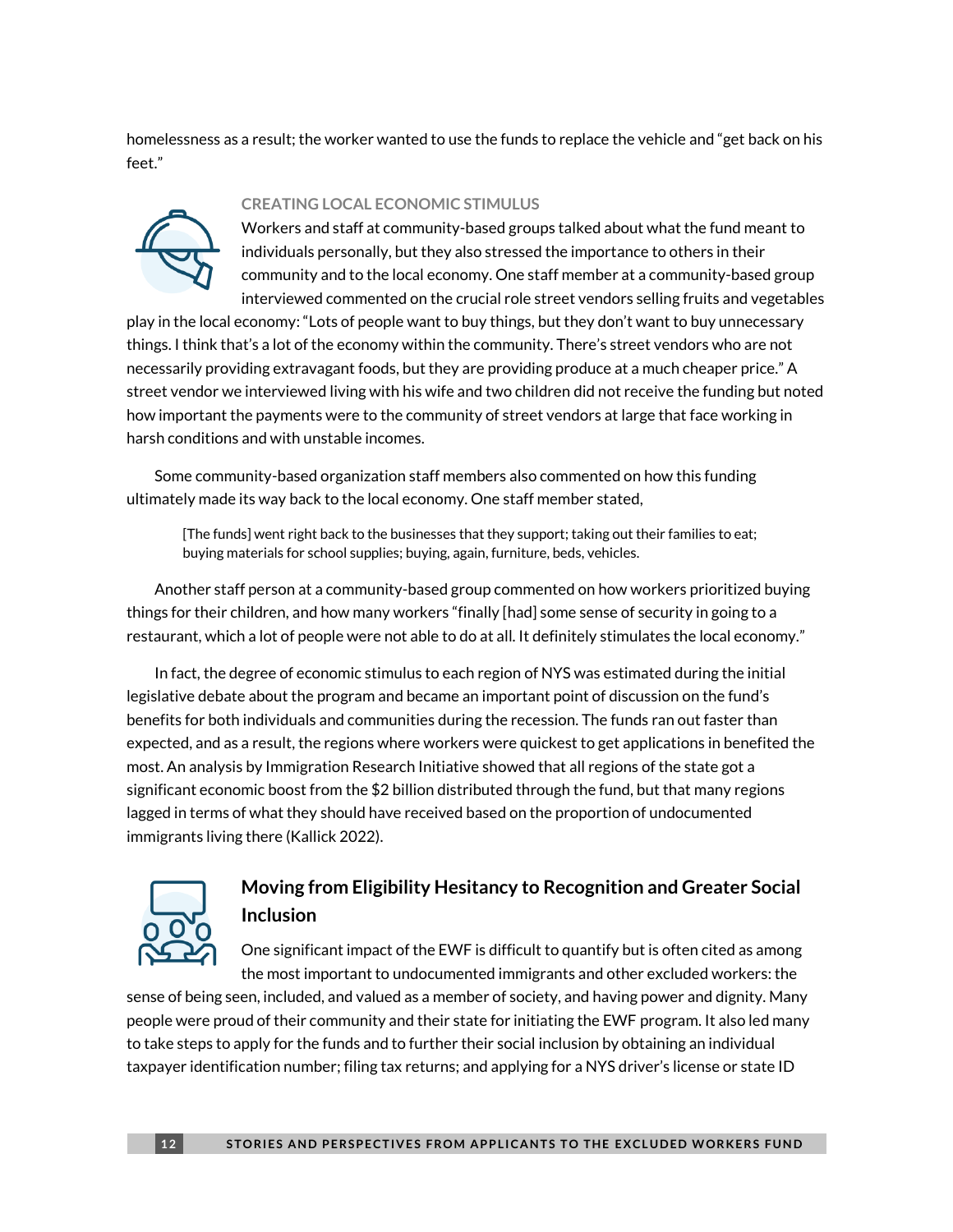(which are available irrespective of immigration status), or a local identification card. It also led many to greater civic engagement, with broader and deeper connection to service providers and others that helped workers apply for the funds, and community groups that advocated for the program.

A sense of inclusion is particularly important for this population. Normally, they must stay in the shadows because of the risks around their immigration status. Indeed, some workers initially felt fear and distrust surrounding the fund. "The first thing we think about it is that this will end up filed somewhere.…That's the fear we have.… When you want to become legal, they will first see if you qualify…if you're self-sufficient and able to cover your expenses, if you're not a charge for the state."

Another remarked that at first, she was afraid that the money might be viewed as a loan and that the government might ask for it back later. Some were apprehensive and in complete disbelief that this fund could even be possible, with one interviewee stating,

실업수당은 사실 생각도 못했어요. 그게 사막에서 오아시스 처럼 정말 생각도 못했던 큰 힘이 되었던거죠. 저는 지금 50넘게 살면서 나라에서 이렇게 주는것을 받아본 것은 처음이에요

I didn't even think of unemployment benefits at first. It was like an oasis in the desert and it gave me a really big power that I never thought possible.…In my over 50 years of life, this is the first time I have ever received something like this from the country.

Advocacy around the creation of the fund often focused on the fact that many undocumented immigrants had for years been working in jobs where employers paid into unemployment insurance on their behalf yet could never collect benefits. The EWF was seen as not only deserved but also earned and to some degree already paid for by the work of undocumented immigrants (Fiscal Policy Institute 2020).

The impact of longstanding exclusion and persistent concerns about connecting with any public program following changes to the "public charge" rule was reflected in this comment from a staff member at another community-based group who said, "We had one client ask: 'Can I buy my kids food with this money? Are you sure I can buy food with this money?'" The realization that she could determine how best to use the funds to care for her family was hard for her to believe but brought a new sense of agency.

Awareness of the fund and connections made to community-based groups during the application process had other benefits for workers, who were sometimes newly connected to opportunities that helped them achieve greater stability. For example, one worker reported that during the process, he learned that he could get a NYC identification card (commonly known as IDNYC), which can be used for interactions with city agencies and accessing city services, as well as serving as a widely recognized form of identification. "Because of the lack of knowledge of the laws here, we did not even try to get legal documentation such as the ID card.…Once we learned that it would not affect our residency here, we applied for the city ID. We have an appointment next month….We decided to start processing this for our well-being."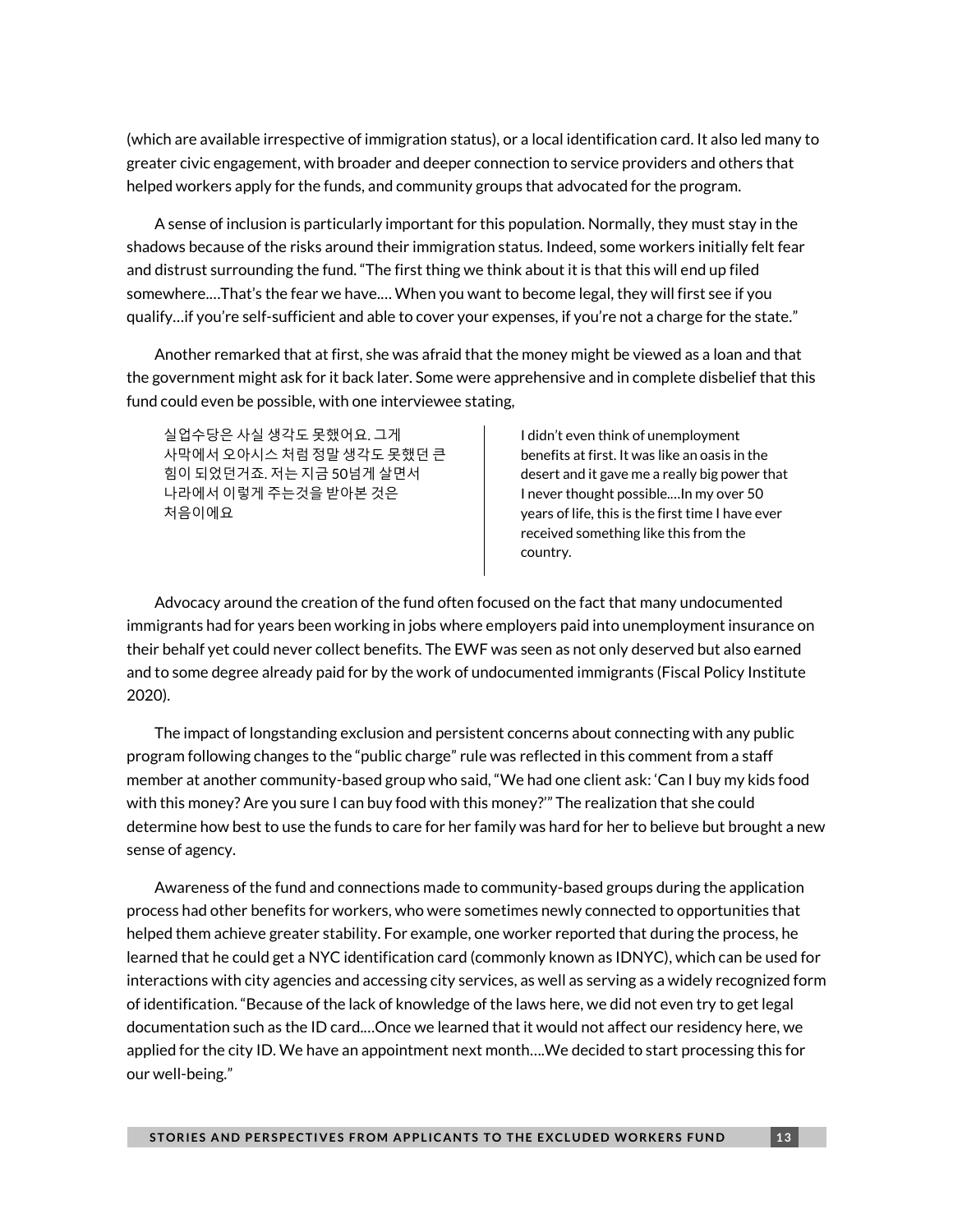A staff member at a community-based group noted that the process also helped some individuals understand it was both safe and important to file taxes, even if they did not have a Social Security number or permanent residence status in the United States. Staff at this organization commented that the experience of assisting workers had also made them more aware of the need to provide better guidance to immigrant workers on tax filing in the future.

One interviewee who recently received a work authorization reported that the community-based organization that filed her application to the EWF also helped her find work opportunities. The combination of work authorization and connection to a group was powerful: "A lot of doors have opened with that. Now [that] I have that document I've been able to apply for other jobs."

Some workers mentioned that the experience of receiving the EWF payment had motivated them to become involved in advocacy efforts and to encourage others to apply for the fund. One worker shared her enthusiasm about getting the word out on how to apply for the fund. "I've always loved helping people, but with this application, I would go to the street, and anybody I knew, I would tell them, 'Do this. Do this and they're going to help.' People would look at me as if I were crazy." This worker also began recruiting other EWF applicants to become members of the community-based organization that assisted her.

A staff member at a community-based group noted that although the EWF was critical to people's material well-being, it also represented critical recognition of the essential role that immigrant workers play in the economy of New York:

A lot of them were saying, "Finally we're being recognized. They know we're here."

The staff member continued. "While everyone was sitting at home during the pandemic, [these are the people who] were on the streets selling masks, gloves, hand sanitizer, etc., or working in the hospital, working in the supermarkets. We engage a lot in the city and the state; we make it able to run." Undocumented workers finally felt seen by many people who had never realized how many people were living underground, contributing to New York State for so long.

Another staff member of a community-based group noted a rise in interest among workers to apply for an IDNYC, with the reasoning that workers now feel that they belong. As the staff member put it: "[The workers] want to feel like they belong." The EWF, the staff member said, is a way of "saying, 'Yes, I am a New Yorker. I am allowed to be here.…This government is supporting me in some way.'"

In some cases, workers who received the fund helped to support other excluded workers who had not received money. Sometimes these were family members, but others were unrelated individuals who workers knew needed the help. One staff member at a community-based group related, "Just today, I was in a group chat, and they all organized to give part of their fund to a hunger striker [a person who took part in a key part of the advocacy campaign] that didn't qualify.…There was one person that gave \$1,000 of their \$14,000 check to another excluded worker."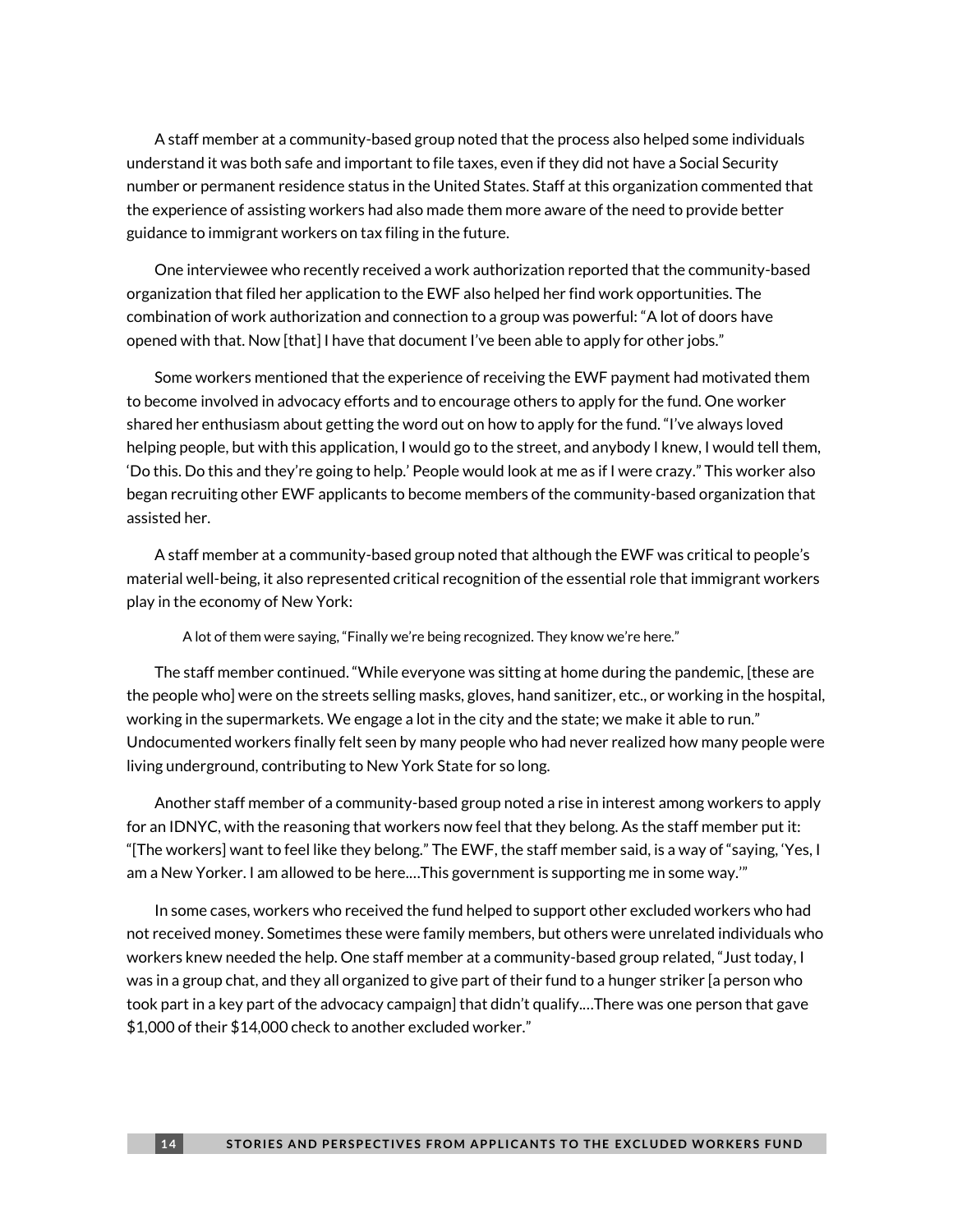

# How Did Those Who Did Not Receive the Fund Fare?

For those who have not received the fund, the stresses of unstable income, debt burden, and uncertainties around the COVID-19 pandemic continue to loom even larger. Five workers we interviewed had not succeeded in applying. One of the workers described their current situation:

*Todavía no ha terminado. La enfermedad todavía sigue. Todavía estamos en la pandemia. Todavía con COVID. Yo creo que algunas personas que recibieron dinero tal vez si le sacaron provecho para pagar su renta, sus deudas, su luz, su teléfono. Esa es la enfermedad que hay en este país: la renta, la luz, y el teléfono.*

This disease hasn't disappeared. We're still in the pandemic. COVID is still here. The sickness continues. I think that some of the people that received the money may have been able to pay their rent, their bills, electricity, phone—that's the most common disease in this country, electricity, rent, and phone.

Workers who did not receive the funds shared many of the same priorities for the money as those who ultimately received payments, including paying for rent, utilities, phone bills, and food. Housing was often a primary concern. One single worker reported that he was currently sleeping on a couch and had hoped to use the funds to move to a more comfortable situation.

*Yo sola en este país. Cuando me toca la renta, no tengo quien me ayude.*

I'm alone in this country. When the rent is due, I have no one to help me

Another worker, who earned her income selling food she made to others, had hoped to pay off rent and utility bills. "The stress of the rent is the worst. Rent…is the worst one. That's the heaviest stress. Sometimes I say, if COVID doesn't kill me, the rent will." This worker also shared another priority for the funds: "It's embarrassing to say this, but my mom passed away five years ago. I made a promise that I keep breaking…I was going to buy a cemetery decoration for the place where they buried my mom."

For workers who were unemployed but did not apply quickly enough or did not receive an EWF payment for some other reason, conditions were dire. One interviewee was dependent on contract work with a cleaning company. He felt the dramatic shift in demand for work as the New York City inperson economy largely shut down in the early days of the pandemic in 2020. Faced with few options, he took any work that was available and sometimes did odd jobs in exchange for food just to get by. Even when the economy started to pick up and he resumed working for the same company, he reported that the hours are unpredictable and still insufficient. "Sometimes the whole week, 10 hours…sometimes the whole week, five hours." This worker, who applied for the fund but did not succeed in receiving payment, continues to struggle to afford basics like adequate food. "Sometimes it's very appalling. It's very disheartening."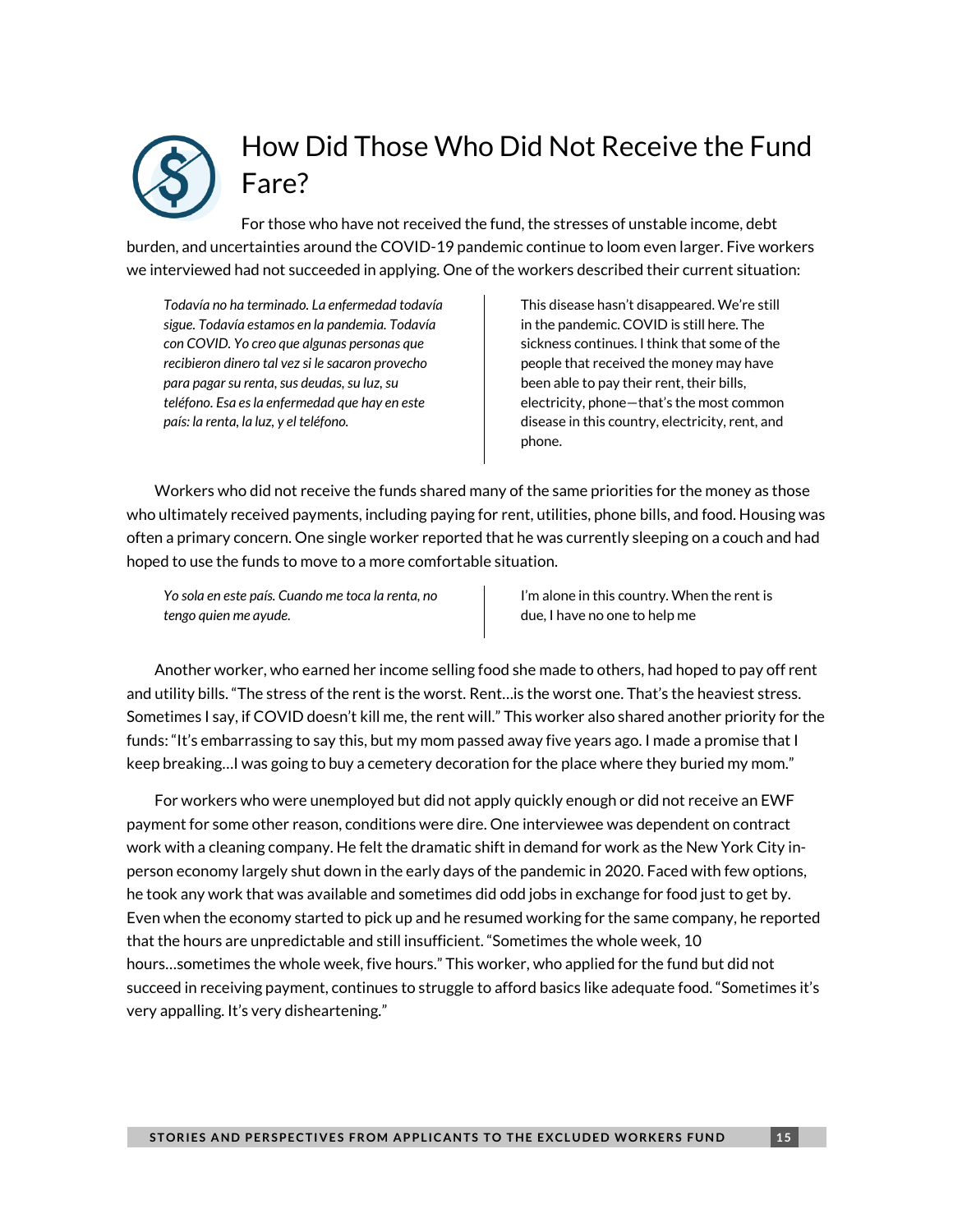Other priorities for those who were unsuccessful in receiving payments included investing in their small business, having a "standby" fund for their children's needs and education, paying expenses required for their visa application process, and taking English classes.

One worker reflected on the importance of pursuing a permanent fund to address unemployment and reduced hours among immigrant workers. "So more important than helping me materially and helping me eat, I hope the permanent relief bill comes as soon as possible. So many people have been waiting such a long time.…If the authority helps them…quickly and with a little effort, they will be able to live on their own, become economically independent." She expressed hope that state residents and policymakers would perceive the importance of these supports. "This is a country of immigrants…if they do not forget that they were also immigrants."

The 2021 EWF was seen by interviewees as extremely important, and community organizations and workers emphasized the importance of added funding to make it available to all who are eligible but did not get in the doors before the fund ran out. Interviewees also stressed the importance of a longterm solution, a fund that is not a one-time effort but a way to permanently patch the holes in unemployment assistance. When asked about their thoughts on a permanent fund, one worker stated, "To me and my community it would be a reason to celebrate. Because when things of this magnitude happen, and for us to be left behind for being undocumented, we need to thank God that if that day comes, we need to keep fighting because we know that there will be something there that is fixed."

The EWF was put in place quickly and effectively by the NYS DOL, but the fund also ran out of money more quickly than anticipated. And although this was a high-impact program, many workers could not assemble the necessary documentation in the short application period. Other general barriers to receiving funding included limited literacy and challenges in reading administrative messages; this posed a devastating challenge to one interviewed worker that could not read the text message, asking for additional documentation on her application and was ultimately denied because of that. Many were also concerned about being considered a public charge because of receipt of public assistance (Bernsteinet al. 2020; Bernstein, Gonzalez, and Karpman 2021) or feared sharing information because of potential exposure to immigration enforcement authorities. Many community-based organizations were providing support to applicants, but some workers had limited access to these organizations, especially rural and farmworker populations in upstate New York. Almost all staff members of community-based organizations interviewed agreed specifically that farmworkers were hard to reach, with one commenting that because these workers are typically located in parts of the state not considered "immigrant-friendly," they were left behind because of lack of information and fear. Applicants who did not speak English or Spanish were also harder to reach, as community-based groups did not always have capacity to assist in languages like Arabic, Chinese, Guyanese, Bangla, and other languages spoken by immigrants in New York.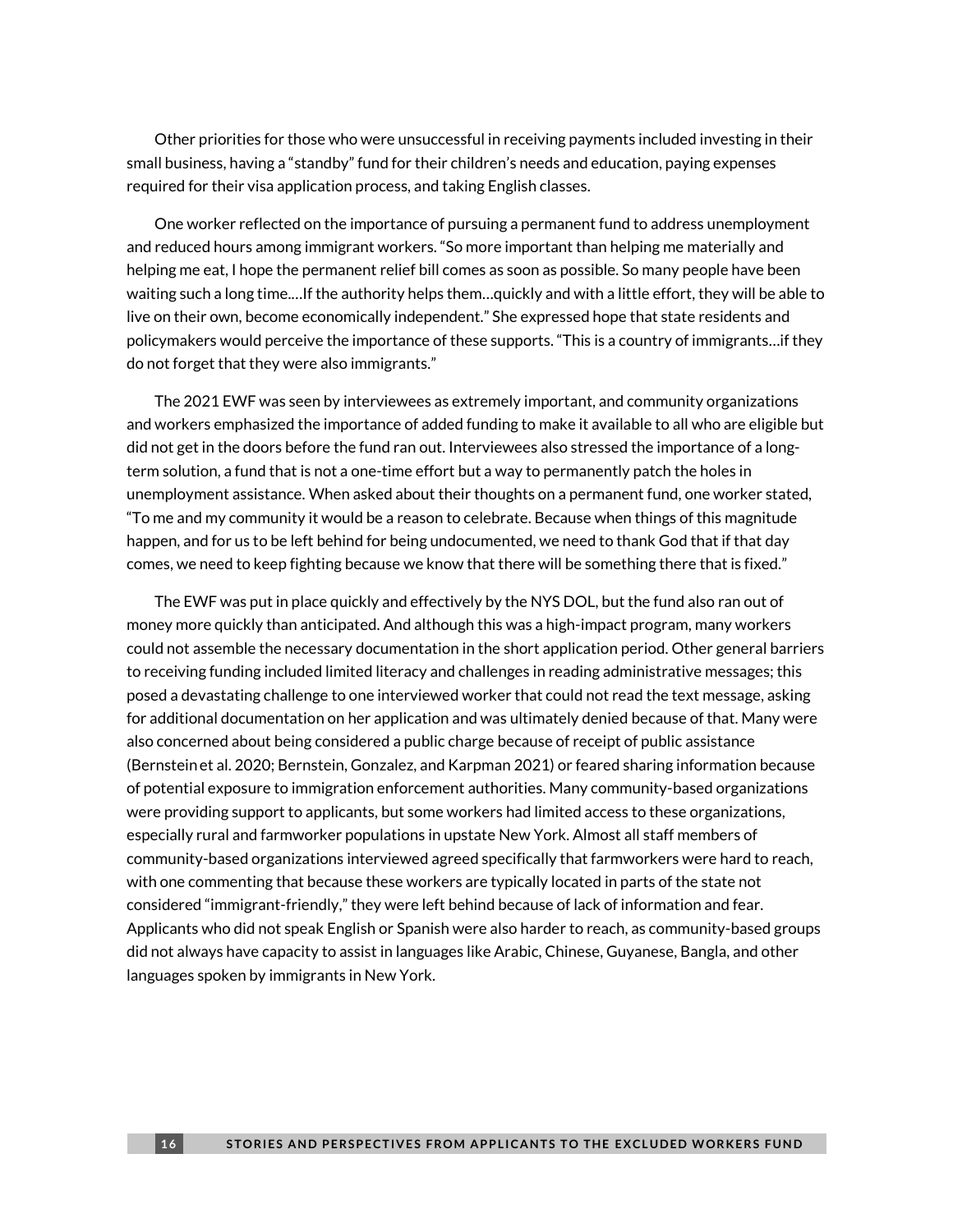# **Conclusion**

Although many of the workers have used all or most of the funds they received, many described the fund payments as life changing. Workers who had immensely struggled through the pandemic could dig out of daunting levels of debt incurred for rent and other bills, move into safer or better housing, properly grieve losses of loved ones by paying funeral expenses, and reclaim an enjoyment of daily life without the constant stress of financial hardship.

The fund served as a temporary connection to the safety net that other eligible workers in the US can rely on, and the need for assistance in times of work uncertainty continues given ongoing hardship and uncertainty. Although the fund was a high-impact, short-term intervention for those who benefited, it has not provided solutions to the ongoing instability that accompanies a lack of lawful permanent status in the US. Even for workers that received funding, the ability to feel safe accessing resources in society is not a given. One example is a single adult worker who relayed how her lack of legal status deterred her from seeking medical help after she suffered injuries from being struck by a car while standing at a bus stop. "The people in line with me said that I should call the police…that I should call the ambulance.…In the moment, I had to worry about my body, but what I was actually worried about was that I did not have an identity.…How can I tell whom and what?It didn't seem like I was seriously injured. So the bus came, so I just got on it, then came home."

Our next stage of research will include fielding a survey to a larger sample of workers in New York that were eligible for the fund to more systematically understand and analyze the implementation of the program, workers' experiences with the application process, workers' uses of the fund, and the fund's overall impact on hardship.

### **Notes**

- <span id="page-16-0"></span>[1](#page-3-0) Mihir Zaveri, "New York Has \$2.7 Billion for Rent Relief. Many Have Yet to Receive Aid," *New York Times*(July 25, 2021)[, https://www.nytimes.com/2021/07/25/nyregion/new-york-city-rent-relief.html.](https://www.nytimes.com/2021/07/25/nyregion/new-york-city-rent-relief.html)
- <span id="page-16-1"></span> $^2$  $^2$  "Emergency Rental Assistance Program Overview," Office of Temporary and Disability Assistance, accessed March 1, 2022, [https://otda.ny.gov/programs/emergency-rental-assistance/.](https://otda.ny.gov/programs/emergency-rental-assistance/)
- <span id="page-16-2"></span><sup>[3](#page-7-1)</sup> Mihir Zaveri, "New York Has \$2.7 Billion for Rent Relief."
- <span id="page-16-3"></span>[4](#page-7-2) Chau Lam, "One Week after Eviction Moratorium Ends, Thousands of At-Risk Tenants Seek Assistance," *Gothamist* (January 22, 2022)[, https://gothamist.com/news/one-week-after-eviction-moratorium-ends](https://gothamist.com/news/one-week-after-eviction-moratorium-ends-thousands-risk-tenants-seek-assistance)[thousands-risk-tenants-seek-assistance.](https://gothamist.com/news/one-week-after-eviction-moratorium-ends-thousands-risk-tenants-seek-assistance)
- <span id="page-16-4"></span>[5](#page-8-0) Nikita Stewart, Ryan Christopher Jones, Sergio Peçanha, Jeffrey Furticella, and Josh Williams, "Underground Lives: The Sunless World of Immigrants in Queens" *New York Times* (October 23, 2019), [https://www.nytimes.com/interactive/2019/10/23/nyregion/basements-queens-immigrants.html.](https://www.nytimes.com/interactive/2019/10/23/nyregion/basements-queens-immigrants.html)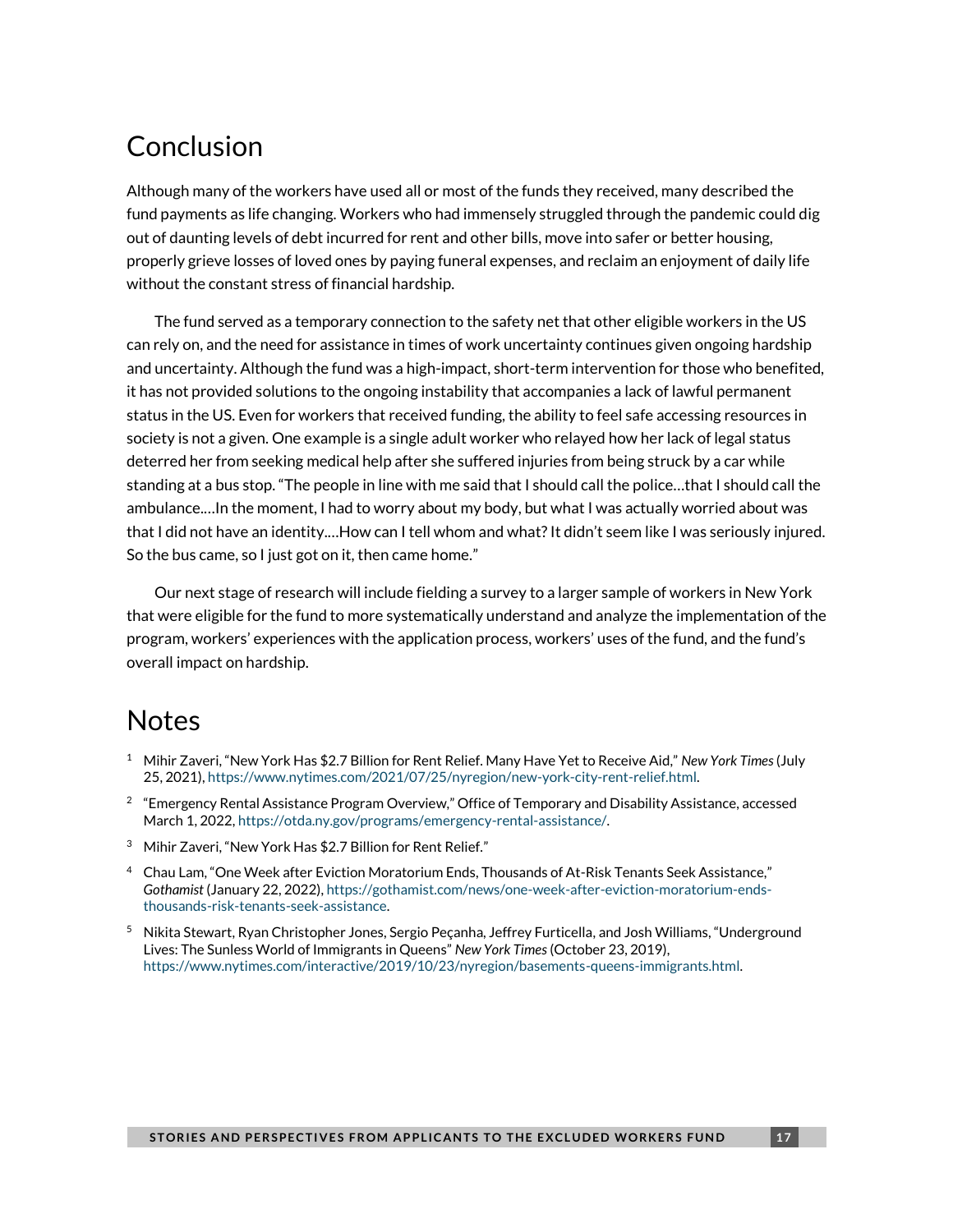### References

- Bernstein, Hamutal, Dulce Gonzalez, and Michael Karpman. 2021. "[Adults in Low-Income Immigrant Families Were](https://www.urban.org/research/publication/adults-low-income-immigrant-families-were-deeply-affected-covid-19-crisis-yet-avoided-safety-net-programs-2020)  [Deeply Affected by the COVID-19 Crisis yet Avoided Safety Net Programs in 2020](https://www.urban.org/research/publication/adults-low-income-immigrant-families-were-deeply-affected-covid-19-crisis-yet-avoided-safety-net-programs-2020)." Washington, DC: Urban Institute.
- Bernstein, Hamutal, Dulce Gonzalez, Michael Karpman, and Stephen Zuckerman. 2020. "[Amid Confusion over the](https://www.urban.org/sites/default/files/publication/102221/amid-confusion-over-the-public-charge-rule-immigrant-families-continued-avoiding-public-benefits-in-2019_3.pdf)  [Public Charge Rule, Immigrant Families Continued Avoiding Public Benefits in 2019](https://www.urban.org/sites/default/files/publication/102221/amid-confusion-over-the-public-charge-rule-immigrant-families-continued-avoiding-public-benefits-in-2019_3.pdf)." Washington, DC: Urban Institute.
- Dyssegaard Kallick, David. 2022. *[NYS Immigrants and People of Color: New Unemployment Gaps during the Pandemic.](https://immresearch.org/downloads/NYS-Immigrants-and-Unemployment-Through-Recessions.pdf)* New York: Immigration Research Initiative.
- Falk, Gene, Paul D. Romero, Isaac A. Nicchitta, and Emma C. Nyhof. 2021. *[Unemployment Rates during the COVID-19](https://sgp.fas.org/crs/misc/R46554.pdf)  [Pandemic](https://sgp.fas.org/crs/misc/R46554.pdf)*. Washington, DC: Congressional Research Service.
- Fiscal Policy Institute. 2020.*[Unemployment Insurance Taxes Paid for Undocumented Workers in NYS](http://fiscalpolicy.org/wp-content/uploads/2020/05/Unemployment-Insurance-Taxes-Paid-for-Undocumented-Workers-in-NYS.pdf)*. New York: Fiscal Policy Institute.
- Gould, Elise, and Melat Kassa. 2021. *[Low-Wage, Low-Hours Workers Were Hit Hardest in the COVID-19 Recession](https://www.epi.org/publication/swa-2020-employment-report/)*. The State of Working America 2020 Employment Report. Washington, DC: Economic Policy Institute.
- Kerwin, Donald, and Warren, Robert. 2020. "[US Foreign-Born Workers in the Global Pandemic: Essential and](https://doi.org/10.1177/2331502420952752)  [Marginalized](https://doi.org/10.1177/2331502420952752)." *Journal on Migration and Human Security* 8 (3): 282–300.
- NYS DOL (New York State Department of Labor). 2021. *[NYS Excluded Workers Fund White Paper](https://dol.ny.gov/system/files/documents/2022/01/nys-ewf-whitepaper-november21_01-26-22_0.pdf)*. New York: NYS DOL.
- Wheaton, Laura, Linda Giannarelli, and Ilham Dehry. 2021. *[2021 Poverty Projections: Assessing the Impact of Benefits](https://www.urban.org/sites/default/files/publication/104603/2021-poverty-projections_0_0.pdf)  [and Stimulus Measures](https://www.urban.org/sites/default/files/publication/104603/2021-poverty-projections_0_0.pdf)*. Washington, DC: Urban Institute.

## About the Authors

**Elaine Waxman** is a senior fellow in the Income and Benefits Policy Center at the Urban Institute. Her expertise includes food insecurity, nutrition, and the US safety net, as well as broader issues affecting families and communities with low incomes. She received her MPP and PhD from the University of Chicago, where she is currently a lecturer at the Crown Family School of Social Work, Policy, and Practice.

**David Dyssegaard Kallick** is director of Immigration Research Initiative. He is the author of numerous studies of the economic and fiscal aspects of immigration at the national, state, metro area, and local level with a particular focus on the regions of New York State. Prior to his work with Immigration Research Initiative, Kallick was deputy director and director of immigration for the Fiscal Policy Institute, and before that senior fellow at the Preamble Center and editor of *Social Policy Magazine.* In addition to his work at Immigration Research Initiative, Kallick teaches urban economics at the Pratt Institute's Graduate School for City and Regional Planning.

**Poonam Gupta** is a research analyst in the Income and Benefits Policy Center, where she focuses on social safety net policy. She works on several projects related to federal nutrition programs and food insecurity. Gupta holds BAs in public health and Spanish from the Johns Hopkins University and an MSPH in international health from the Johns Hopkins School of Public Health.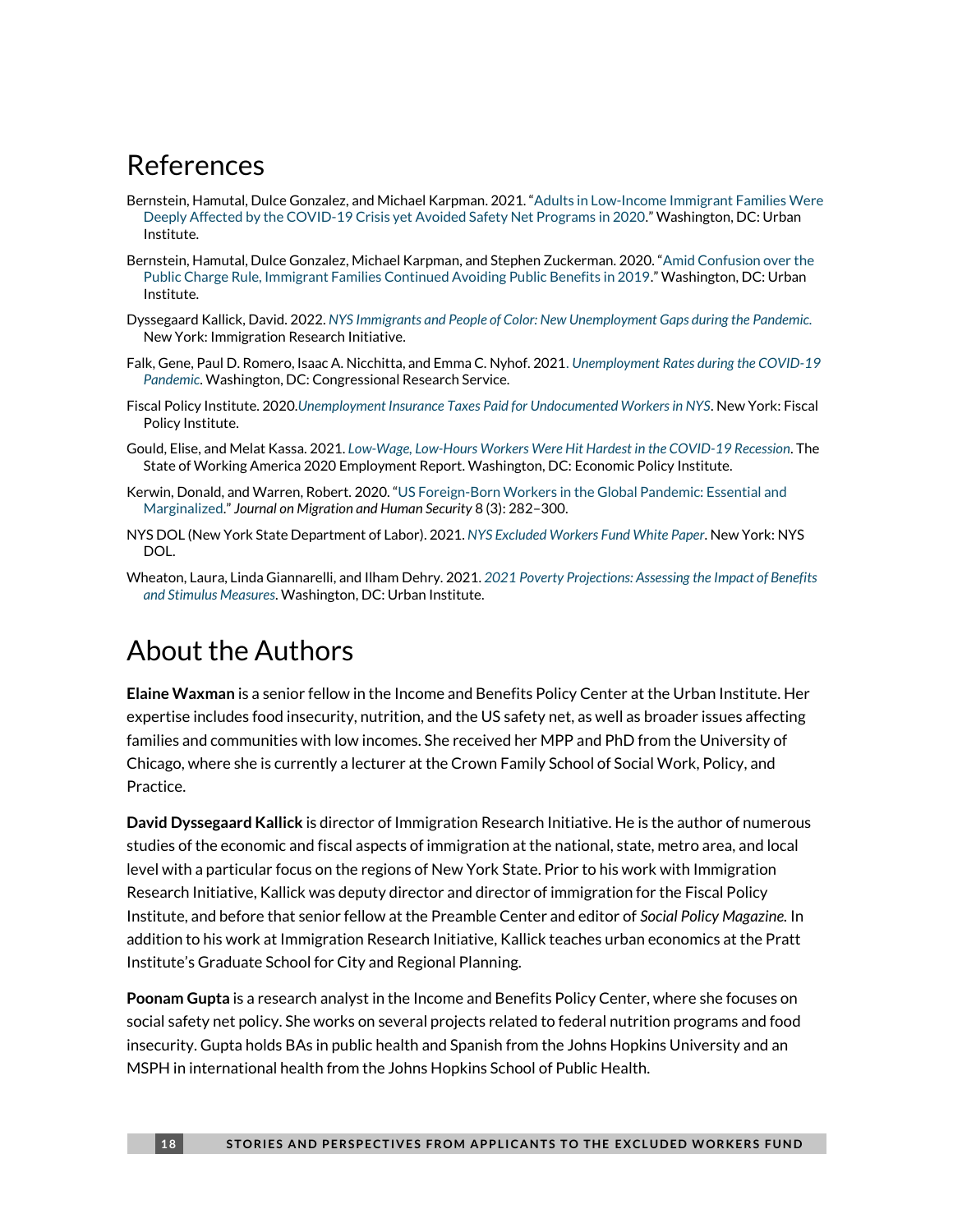**Paola Echave** is a research associate in the Income and Benefits Policy Center. Her areas of expertise include immigration and health. Her research focuses on the role of immigration enforcement on the health, economic, and social well-being of Latinx and immigrant communities. She has extensive training in quantitative and qualitative methods and experience with large-scale social science and demographic surveys. She is currently the project manager of the Annual Survey of Refugees for the US Department of Health and Human Services. Before joining Urban, Echave worked as a research assistant at the Ohio State University, where she conducted research and published work on the role of obesity on the risk of mortality and trends in specific health outcomes in the US. Echave holds a BA in criminology from the University of New Mexico and master's and doctoral degrees in sociology from the Ohio State University.

**Luis Hassan Gallardo** is a research assistant in the Health Policy Center at the Urban Institute. His past research focused on United States immigration policy and the barriers vulnerable populations face in accessing health and welfare services. Gallardo graduated from the University of California, Berkeley, with degrees in political science and ethnic studies.

**Julio Salas** is a research intern in the Income and Benefits Policy Center. Julio is also a Congressional Hispanic Caucus Institute Public Policy fellow and was a recent legislative health fellow at the US House of Representatives, where he led a health portfolio. Julio graduated from Cornell University and Queensborough Community College with degrees in human development and health sciences.

**Hamutal Bernstein** is a principal research associate in the Income and Benefits Policy Center, where she leads Urban's program on immigrants and immigration. Her research focuses on the well-being and integration of immigrant and refugee families and workers. Her areas of expertise include immigration and integration, workforce development and training, and human services. Before joining Urban, Bernstein was a program officer at the German Marshall Fund of the United States and research associate at the Georgetown University Institute for the Study of International Migration. Bernstein received her BA in international relations from Brown University and her PhD in government from Georgetown University.